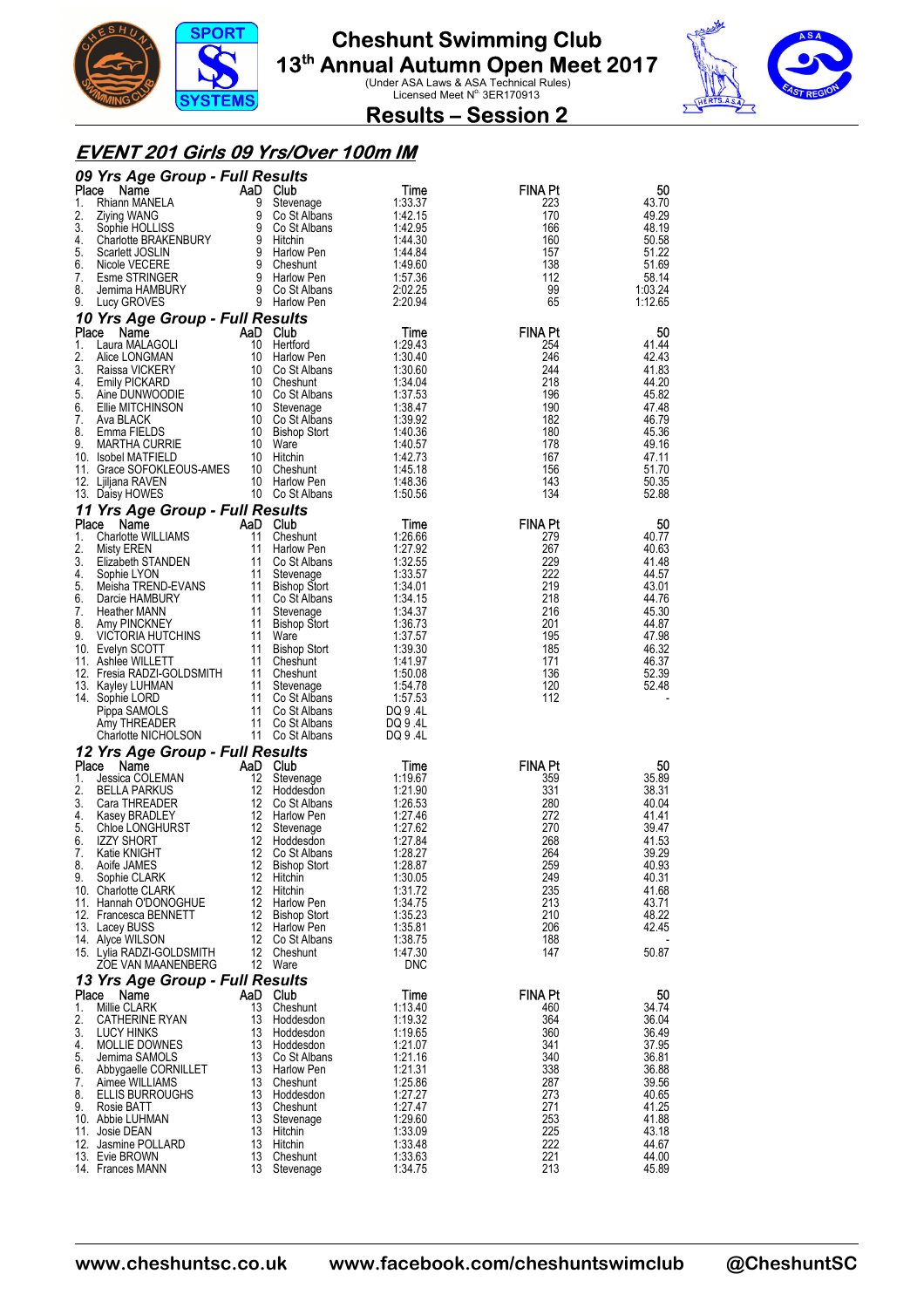

# **Cheshunt Swimming Club**

**13<sup>th</sup> Annual Autumn Open Meet 2017**<br>Under ASA Laws & ASA Technical Rules)<br>Licensed Meet N<sup>o.</sup> 3ER170913



|    |                                 | <b>SYSTEMS</b> |                 |         | Licensed Meet N°3ER1/0913  |       |
|----|---------------------------------|----------------|-----------------|---------|----------------------------|-------|
|    |                                 |                |                 |         | <b>Results – Session 2</b> |       |
|    | 14 Yrs Age Group - Full Results |                |                 |         |                            |       |
|    | Place<br>Name                   | AaD            | Club            | Time    | <b>FINA Pt</b>             | 50    |
|    | 1. Katie BARDER                 |                | 14 Co St Albans | 1:18.08 | 382                        | 35.37 |
| 2. | Mia GREIG                       | 14             | Hertford        | 1:20.04 | 354                        | 37.18 |
|    | Jessie BIRD                     |                | 14 Stevenage    | 1:21.21 | 339                        | 38.42 |

| Hannah MORGAN<br>Lauren BEARMAN | 14<br>14 | <b>Bishop Stort</b><br>Hitchin | 1:21.60<br>DNC                       | 334            | 38.65 |
|---------------------------------|----------|--------------------------------|--------------------------------------|----------------|-------|
|                                 |          |                                |                                      |                |       |
| Place<br>Name                   | AaD      | Club                           | Time                                 | <b>FINA Pt</b> | 50    |
| 1. Emily PRESLAND               | 15       | Bushev                         | 1:16.99                              | 398            | 35.56 |
| KIM VAN MAANENBERG              | 15       | Ware                           | 1.34.94                              | 212            | 43.55 |
|                                 |          |                                | 15 Yrs/Over Age Group - Full Results |                |       |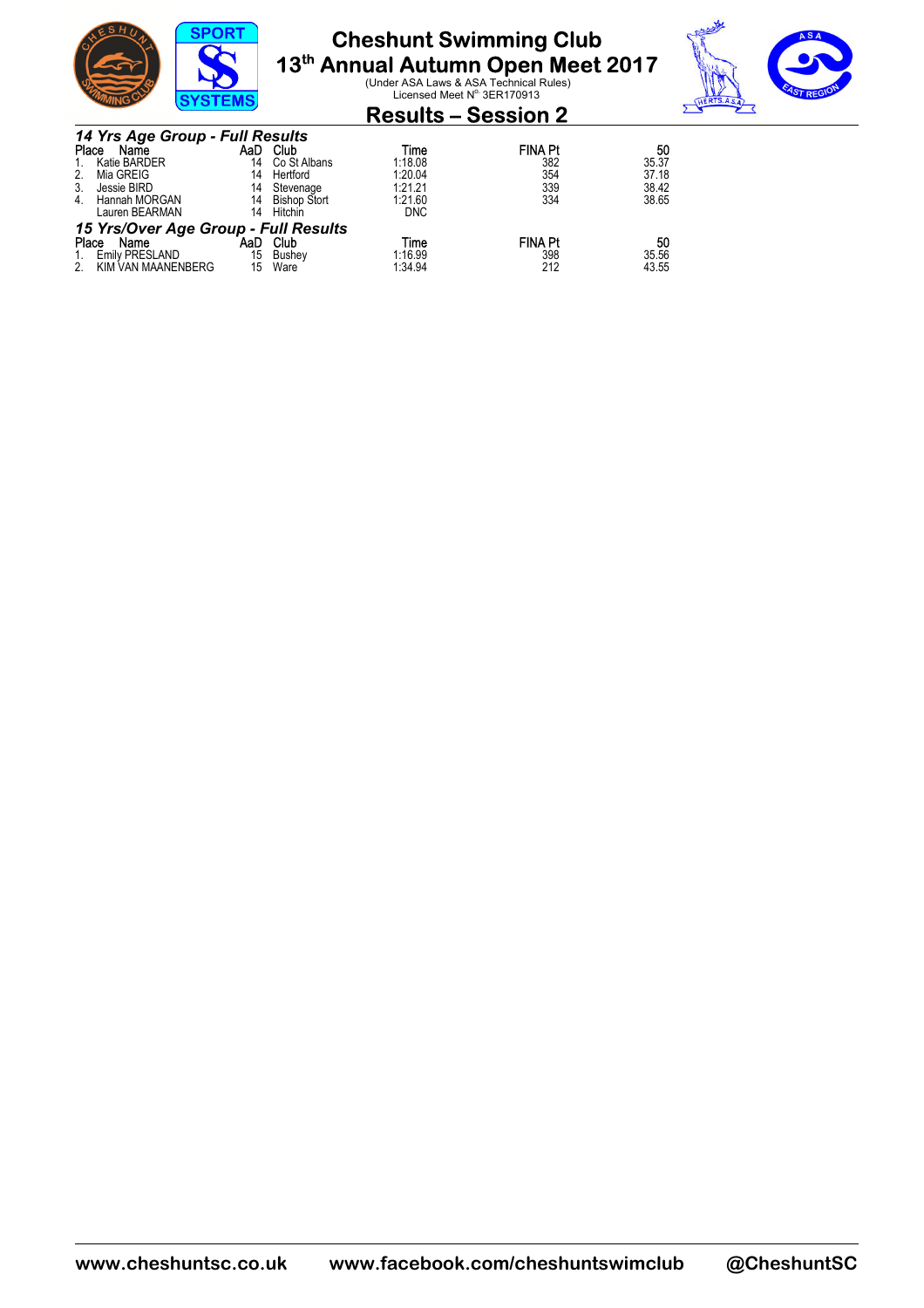



|--|

#### **EVENT 202 Boys 09 Yrs/Over 100m IM**

| Place<br>Name<br>AaD Club<br>Time<br>FINA Pt<br>50<br>Thomas MOODY<br>9<br>1:39.32<br>1.<br>Harlow Pen<br>132<br>2.<br>9<br>1:41.15<br>125<br>46.97<br>Oscar CHAPLIN<br>Co St Albans<br>9 Hoddesdon<br>3.<br>OLLIE BRADLEY-SMITH<br>1:49.82<br>98<br>49.34<br>9 Cheshunt<br>DQ 9.4L<br>Daniel WILLIAMS<br>10 Yrs Age Group - Full Results<br>Place<br>AaD Club<br><b>FINA Pt</b><br>50<br>Name<br>Time<br>10 Cheshunt<br>43.15<br>1.<br>lgor MORDEJA<br>1:30.90<br>173<br>2.<br>10 Harlow Pen<br>1:35.31<br>150<br>46.07<br>James GOURPINAR<br>3.<br>10 Bushey<br>1:37.19<br>141<br>49.49<br>Benjamin TAGGART<br>10 Harlow Pen<br>137<br>4.<br>Jack BANNING<br>1:38.05<br>47.76<br>5.<br>Kai FELLOWS<br>10 Cheshunt<br>1:39.92<br>130<br>46.96<br>Oscar HOLLINGSWORTH<br>10 Co St Albans<br>1:45.73<br>110<br>48.82<br>6.<br>7.<br>Harry CHAPMAN<br>10 Stevenage<br>1:47.20<br>105<br>8.<br>10 Hertford<br>96<br>Jonathan DREWETT<br>1:50.54<br>88<br>10 Hoddesdon<br>1:53.53<br>49.41<br>9.<br><b>CRISTIANO BARONE</b><br>79<br>1:01.33<br>10. Samuel HOWARD<br>10 Harlow Pen<br>1:57.60<br>Charlie KNIGHT<br>10 Co St Albans<br>DQ 6.4L<br>10 Cheshunt<br>DQ 9.4L<br>Kevin MOLDOVAN<br>11 Yrs Age Group - Full Results<br>Place<br>AaD Club<br><b>FINA Pt</b><br>50<br>Name<br>Time<br><b>Eldrick MANELA</b><br>11<br>40.21<br>1.<br>Stevenage<br>1:20.92<br>245<br>2.<br>11<br>1:21.31<br>241<br>36.16<br>Max HILL<br>Stevenage<br>3.<br><b>HARRISON EGERTON</b><br>11<br>Ware<br>1:32.53<br>164<br>45.40<br>11<br>Co St Albans<br>163<br>41.10<br>4.<br>Nathanial MAPLEY<br>1:32.59<br>5.<br>11 Ware<br>1:35.21<br>150<br>45.05<br><b>TOMMY LIDDIARD</b><br>131<br>6.<br>Ethan STORTI<br>11<br>Stevenage<br>1:39.71<br>47.17<br>1:43.20<br>118<br>7.<br>Aaron GUEVAN<br>11<br>Stevenage<br>8.<br>DANIEL RYAN<br>11 Hoddesdon<br>1:47.36<br>105<br>53.68<br>Arthur STANBROOK<br>11 Hertford<br>90<br>9.<br>1:52.94<br>52.17<br>12 Yrs Age Group - Full Results<br><b>FINA Pt</b><br>Place<br>Name<br>AaD Club<br>50<br>Time<br>James COLEMAN<br>12 Co St Albans<br>1.<br>1:22.47<br>231<br>37.57<br>2.<br>12 Hertford<br>1:23.88<br>220<br>Leonardo MALAGOLI<br>3.<br>12 Cheshunt<br>1:31.15<br>171<br>40.15<br>Jake EVANS<br>Ethan IVELAW-CHAPMAN<br>12 Co St Albans<br>169<br>41.98<br>4.<br>1:31.62<br>12 Harlow Pen<br>5.<br>1:32.24<br>165<br>45.78<br>Ethan RYAN<br>12 Co St Albans<br>Jack BIRTWISTLE<br>1:32.91<br>162<br>42.18<br>6.<br>12 Hertford<br>149<br>7.<br>Gabriel THORNTON<br>1:35.52<br>43.77<br>140<br>8.<br>Joe FAGAN<br>12<br>1:37.35<br>46.58<br>Bushey<br>Edward HOWTING<br>12 Hitchin<br>DQ 9.4L<br>13 Yrs Age Group - Full Results<br>Place<br>Name<br>AaD Club<br><b>FINA Pt</b><br>50<br>Time<br>13<br>33.29<br>Taylor COE<br>Cheshunt<br>1:12.80<br>336<br>1.<br>2.<br>13 Harlow Pen<br>1:13.31<br>329<br>33.23<br>Tyler JACKSON<br>3.<br>13 Stevenage<br>1:19.19<br>261<br>36.17<br>James CHAPMAN<br>13 Ware<br>1:22.44<br>232<br>38.52<br>4.<br><b>THOMAS CURRIE</b><br>5.<br>13 Hitchin<br>1:26.64<br>199<br>39.69<br><b>Edward PIPE</b><br>Benjamin ABRAHAMS<br>13 Stevenage<br>190<br>6.<br>41.05<br>1:28.08<br>13<br>187<br>41.18<br>7.<br>Aaron PICKARD<br>Cheshunt<br>1:28.44<br>Adam HAZLEWOOD<br>13 Bishop Stort<br>1:35.49<br>149<br>46.60<br>8.<br>13<br>146<br>9.<br>Alex SMITH<br>46.49<br>Cheshunt<br>1:36.17<br>13<br>Kai HENSON<br><b>Harlow Pen</b><br>DQ 9.4L<br>14 Yrs Age Group - Full Results<br>Place<br>AaD Club<br>Time<br>FINA Pt<br>50<br>Name<br>Zane BATT<br>14 Cheshunt<br>1:07.87<br>31.66<br>1.<br>415<br>2.<br><b>Finlay SMITH</b><br>1:17.82<br>275<br>14<br>Hertford<br>35.32<br>3.<br>Hoddesdon<br>1:28.66<br>186<br>DOUGIE GRAYLING<br>14<br>43.92<br>1:28.87<br>185<br>4.<br>Jack PYM<br>14<br>Cheshunt<br><b>Jack PRENTICE</b><br>1:34.55<br>153<br>44.60<br>5.<br>14 Harlow Pen<br>14 Harlow Pen<br>1:36.12<br>146<br>43.35<br>6.<br>Zachary MARTIN<br>15 Yrs/Over Age Group - Full Results<br>FINA Pt<br>Place<br>Name<br>AaD Club<br>Time<br>50<br>Thomas CADENHEAD<br>15<br>Co St Albans<br>439<br>30.99<br>1.<br>1.06.63<br>2.<br>384<br>16<br>Hitchin<br>1:09.67<br>32.17<br>Benjamin COCKS<br>3.<br><b>Bishop Stort</b><br>1:17.43<br>280<br>34.10<br>Alexandre SUSPIRO<br>17 | 09 Yrs Age Group - Full Results |                 |          |  |
|--------------------------------------------------------------------------------------------------------------------------------------------------------------------------------------------------------------------------------------------------------------------------------------------------------------------------------------------------------------------------------------------------------------------------------------------------------------------------------------------------------------------------------------------------------------------------------------------------------------------------------------------------------------------------------------------------------------------------------------------------------------------------------------------------------------------------------------------------------------------------------------------------------------------------------------------------------------------------------------------------------------------------------------------------------------------------------------------------------------------------------------------------------------------------------------------------------------------------------------------------------------------------------------------------------------------------------------------------------------------------------------------------------------------------------------------------------------------------------------------------------------------------------------------------------------------------------------------------------------------------------------------------------------------------------------------------------------------------------------------------------------------------------------------------------------------------------------------------------------------------------------------------------------------------------------------------------------------------------------------------------------------------------------------------------------------------------------------------------------------------------------------------------------------------------------------------------------------------------------------------------------------------------------------------------------------------------------------------------------------------------------------------------------------------------------------------------------------------------------------------------------------------------------------------------------------------------------------------------------------------------------------------------------------------------------------------------------------------------------------------------------------------------------------------------------------------------------------------------------------------------------------------------------------------------------------------------------------------------------------------------------------------------------------------------------------------------------------------------------------------------------------------------------------------------------------------------------------------------------------------------------------------------------------------------------------------------------------------------------------------------------------------------------------------------------------------------------------------------------------------------------------------------------------------------------------------------------------------------------------------------------------------------------------------------------------------------------------------------------------------------------------------------------------------------------------------------------------------------------------------------------------------------------------------------------------------------------------------------------------------------------------------------------------------------------------------------------------------------------------------------------------------------------------------------------------------------------------------------------------------------------|---------------------------------|-----------------|----------|--|
|                                                                                                                                                                                                                                                                                                                                                                                                                                                                                                                                                                                                                                                                                                                                                                                                                                                                                                                                                                                                                                                                                                                                                                                                                                                                                                                                                                                                                                                                                                                                                                                                                                                                                                                                                                                                                                                                                                                                                                                                                                                                                                                                                                                                                                                                                                                                                                                                                                                                                                                                                                                                                                                                                                                                                                                                                                                                                                                                                                                                                                                                                                                                                                                                                                                                                                                                                                                                                                                                                                                                                                                                                                                                                                                                                                                                                                                                                                                                                                                                                                                                                                                                                                                                                                                              |                                 |                 |          |  |
|                                                                                                                                                                                                                                                                                                                                                                                                                                                                                                                                                                                                                                                                                                                                                                                                                                                                                                                                                                                                                                                                                                                                                                                                                                                                                                                                                                                                                                                                                                                                                                                                                                                                                                                                                                                                                                                                                                                                                                                                                                                                                                                                                                                                                                                                                                                                                                                                                                                                                                                                                                                                                                                                                                                                                                                                                                                                                                                                                                                                                                                                                                                                                                                                                                                                                                                                                                                                                                                                                                                                                                                                                                                                                                                                                                                                                                                                                                                                                                                                                                                                                                                                                                                                                                                              |                                 |                 |          |  |
|                                                                                                                                                                                                                                                                                                                                                                                                                                                                                                                                                                                                                                                                                                                                                                                                                                                                                                                                                                                                                                                                                                                                                                                                                                                                                                                                                                                                                                                                                                                                                                                                                                                                                                                                                                                                                                                                                                                                                                                                                                                                                                                                                                                                                                                                                                                                                                                                                                                                                                                                                                                                                                                                                                                                                                                                                                                                                                                                                                                                                                                                                                                                                                                                                                                                                                                                                                                                                                                                                                                                                                                                                                                                                                                                                                                                                                                                                                                                                                                                                                                                                                                                                                                                                                                              |                                 |                 |          |  |
|                                                                                                                                                                                                                                                                                                                                                                                                                                                                                                                                                                                                                                                                                                                                                                                                                                                                                                                                                                                                                                                                                                                                                                                                                                                                                                                                                                                                                                                                                                                                                                                                                                                                                                                                                                                                                                                                                                                                                                                                                                                                                                                                                                                                                                                                                                                                                                                                                                                                                                                                                                                                                                                                                                                                                                                                                                                                                                                                                                                                                                                                                                                                                                                                                                                                                                                                                                                                                                                                                                                                                                                                                                                                                                                                                                                                                                                                                                                                                                                                                                                                                                                                                                                                                                                              |                                 |                 |          |  |
|                                                                                                                                                                                                                                                                                                                                                                                                                                                                                                                                                                                                                                                                                                                                                                                                                                                                                                                                                                                                                                                                                                                                                                                                                                                                                                                                                                                                                                                                                                                                                                                                                                                                                                                                                                                                                                                                                                                                                                                                                                                                                                                                                                                                                                                                                                                                                                                                                                                                                                                                                                                                                                                                                                                                                                                                                                                                                                                                                                                                                                                                                                                                                                                                                                                                                                                                                                                                                                                                                                                                                                                                                                                                                                                                                                                                                                                                                                                                                                                                                                                                                                                                                                                                                                                              |                                 |                 |          |  |
|                                                                                                                                                                                                                                                                                                                                                                                                                                                                                                                                                                                                                                                                                                                                                                                                                                                                                                                                                                                                                                                                                                                                                                                                                                                                                                                                                                                                                                                                                                                                                                                                                                                                                                                                                                                                                                                                                                                                                                                                                                                                                                                                                                                                                                                                                                                                                                                                                                                                                                                                                                                                                                                                                                                                                                                                                                                                                                                                                                                                                                                                                                                                                                                                                                                                                                                                                                                                                                                                                                                                                                                                                                                                                                                                                                                                                                                                                                                                                                                                                                                                                                                                                                                                                                                              |                                 |                 |          |  |
|                                                                                                                                                                                                                                                                                                                                                                                                                                                                                                                                                                                                                                                                                                                                                                                                                                                                                                                                                                                                                                                                                                                                                                                                                                                                                                                                                                                                                                                                                                                                                                                                                                                                                                                                                                                                                                                                                                                                                                                                                                                                                                                                                                                                                                                                                                                                                                                                                                                                                                                                                                                                                                                                                                                                                                                                                                                                                                                                                                                                                                                                                                                                                                                                                                                                                                                                                                                                                                                                                                                                                                                                                                                                                                                                                                                                                                                                                                                                                                                                                                                                                                                                                                                                                                                              |                                 |                 |          |  |
|                                                                                                                                                                                                                                                                                                                                                                                                                                                                                                                                                                                                                                                                                                                                                                                                                                                                                                                                                                                                                                                                                                                                                                                                                                                                                                                                                                                                                                                                                                                                                                                                                                                                                                                                                                                                                                                                                                                                                                                                                                                                                                                                                                                                                                                                                                                                                                                                                                                                                                                                                                                                                                                                                                                                                                                                                                                                                                                                                                                                                                                                                                                                                                                                                                                                                                                                                                                                                                                                                                                                                                                                                                                                                                                                                                                                                                                                                                                                                                                                                                                                                                                                                                                                                                                              |                                 |                 |          |  |
|                                                                                                                                                                                                                                                                                                                                                                                                                                                                                                                                                                                                                                                                                                                                                                                                                                                                                                                                                                                                                                                                                                                                                                                                                                                                                                                                                                                                                                                                                                                                                                                                                                                                                                                                                                                                                                                                                                                                                                                                                                                                                                                                                                                                                                                                                                                                                                                                                                                                                                                                                                                                                                                                                                                                                                                                                                                                                                                                                                                                                                                                                                                                                                                                                                                                                                                                                                                                                                                                                                                                                                                                                                                                                                                                                                                                                                                                                                                                                                                                                                                                                                                                                                                                                                                              |                                 |                 |          |  |
|                                                                                                                                                                                                                                                                                                                                                                                                                                                                                                                                                                                                                                                                                                                                                                                                                                                                                                                                                                                                                                                                                                                                                                                                                                                                                                                                                                                                                                                                                                                                                                                                                                                                                                                                                                                                                                                                                                                                                                                                                                                                                                                                                                                                                                                                                                                                                                                                                                                                                                                                                                                                                                                                                                                                                                                                                                                                                                                                                                                                                                                                                                                                                                                                                                                                                                                                                                                                                                                                                                                                                                                                                                                                                                                                                                                                                                                                                                                                                                                                                                                                                                                                                                                                                                                              |                                 |                 |          |  |
|                                                                                                                                                                                                                                                                                                                                                                                                                                                                                                                                                                                                                                                                                                                                                                                                                                                                                                                                                                                                                                                                                                                                                                                                                                                                                                                                                                                                                                                                                                                                                                                                                                                                                                                                                                                                                                                                                                                                                                                                                                                                                                                                                                                                                                                                                                                                                                                                                                                                                                                                                                                                                                                                                                                                                                                                                                                                                                                                                                                                                                                                                                                                                                                                                                                                                                                                                                                                                                                                                                                                                                                                                                                                                                                                                                                                                                                                                                                                                                                                                                                                                                                                                                                                                                                              |                                 |                 |          |  |
|                                                                                                                                                                                                                                                                                                                                                                                                                                                                                                                                                                                                                                                                                                                                                                                                                                                                                                                                                                                                                                                                                                                                                                                                                                                                                                                                                                                                                                                                                                                                                                                                                                                                                                                                                                                                                                                                                                                                                                                                                                                                                                                                                                                                                                                                                                                                                                                                                                                                                                                                                                                                                                                                                                                                                                                                                                                                                                                                                                                                                                                                                                                                                                                                                                                                                                                                                                                                                                                                                                                                                                                                                                                                                                                                                                                                                                                                                                                                                                                                                                                                                                                                                                                                                                                              |                                 |                 |          |  |
|                                                                                                                                                                                                                                                                                                                                                                                                                                                                                                                                                                                                                                                                                                                                                                                                                                                                                                                                                                                                                                                                                                                                                                                                                                                                                                                                                                                                                                                                                                                                                                                                                                                                                                                                                                                                                                                                                                                                                                                                                                                                                                                                                                                                                                                                                                                                                                                                                                                                                                                                                                                                                                                                                                                                                                                                                                                                                                                                                                                                                                                                                                                                                                                                                                                                                                                                                                                                                                                                                                                                                                                                                                                                                                                                                                                                                                                                                                                                                                                                                                                                                                                                                                                                                                                              |                                 |                 |          |  |
|                                                                                                                                                                                                                                                                                                                                                                                                                                                                                                                                                                                                                                                                                                                                                                                                                                                                                                                                                                                                                                                                                                                                                                                                                                                                                                                                                                                                                                                                                                                                                                                                                                                                                                                                                                                                                                                                                                                                                                                                                                                                                                                                                                                                                                                                                                                                                                                                                                                                                                                                                                                                                                                                                                                                                                                                                                                                                                                                                                                                                                                                                                                                                                                                                                                                                                                                                                                                                                                                                                                                                                                                                                                                                                                                                                                                                                                                                                                                                                                                                                                                                                                                                                                                                                                              |                                 |                 |          |  |
|                                                                                                                                                                                                                                                                                                                                                                                                                                                                                                                                                                                                                                                                                                                                                                                                                                                                                                                                                                                                                                                                                                                                                                                                                                                                                                                                                                                                                                                                                                                                                                                                                                                                                                                                                                                                                                                                                                                                                                                                                                                                                                                                                                                                                                                                                                                                                                                                                                                                                                                                                                                                                                                                                                                                                                                                                                                                                                                                                                                                                                                                                                                                                                                                                                                                                                                                                                                                                                                                                                                                                                                                                                                                                                                                                                                                                                                                                                                                                                                                                                                                                                                                                                                                                                                              |                                 |                 |          |  |
|                                                                                                                                                                                                                                                                                                                                                                                                                                                                                                                                                                                                                                                                                                                                                                                                                                                                                                                                                                                                                                                                                                                                                                                                                                                                                                                                                                                                                                                                                                                                                                                                                                                                                                                                                                                                                                                                                                                                                                                                                                                                                                                                                                                                                                                                                                                                                                                                                                                                                                                                                                                                                                                                                                                                                                                                                                                                                                                                                                                                                                                                                                                                                                                                                                                                                                                                                                                                                                                                                                                                                                                                                                                                                                                                                                                                                                                                                                                                                                                                                                                                                                                                                                                                                                                              |                                 |                 |          |  |
|                                                                                                                                                                                                                                                                                                                                                                                                                                                                                                                                                                                                                                                                                                                                                                                                                                                                                                                                                                                                                                                                                                                                                                                                                                                                                                                                                                                                                                                                                                                                                                                                                                                                                                                                                                                                                                                                                                                                                                                                                                                                                                                                                                                                                                                                                                                                                                                                                                                                                                                                                                                                                                                                                                                                                                                                                                                                                                                                                                                                                                                                                                                                                                                                                                                                                                                                                                                                                                                                                                                                                                                                                                                                                                                                                                                                                                                                                                                                                                                                                                                                                                                                                                                                                                                              |                                 |                 |          |  |
|                                                                                                                                                                                                                                                                                                                                                                                                                                                                                                                                                                                                                                                                                                                                                                                                                                                                                                                                                                                                                                                                                                                                                                                                                                                                                                                                                                                                                                                                                                                                                                                                                                                                                                                                                                                                                                                                                                                                                                                                                                                                                                                                                                                                                                                                                                                                                                                                                                                                                                                                                                                                                                                                                                                                                                                                                                                                                                                                                                                                                                                                                                                                                                                                                                                                                                                                                                                                                                                                                                                                                                                                                                                                                                                                                                                                                                                                                                                                                                                                                                                                                                                                                                                                                                                              |                                 |                 |          |  |
|                                                                                                                                                                                                                                                                                                                                                                                                                                                                                                                                                                                                                                                                                                                                                                                                                                                                                                                                                                                                                                                                                                                                                                                                                                                                                                                                                                                                                                                                                                                                                                                                                                                                                                                                                                                                                                                                                                                                                                                                                                                                                                                                                                                                                                                                                                                                                                                                                                                                                                                                                                                                                                                                                                                                                                                                                                                                                                                                                                                                                                                                                                                                                                                                                                                                                                                                                                                                                                                                                                                                                                                                                                                                                                                                                                                                                                                                                                                                                                                                                                                                                                                                                                                                                                                              |                                 |                 |          |  |
|                                                                                                                                                                                                                                                                                                                                                                                                                                                                                                                                                                                                                                                                                                                                                                                                                                                                                                                                                                                                                                                                                                                                                                                                                                                                                                                                                                                                                                                                                                                                                                                                                                                                                                                                                                                                                                                                                                                                                                                                                                                                                                                                                                                                                                                                                                                                                                                                                                                                                                                                                                                                                                                                                                                                                                                                                                                                                                                                                                                                                                                                                                                                                                                                                                                                                                                                                                                                                                                                                                                                                                                                                                                                                                                                                                                                                                                                                                                                                                                                                                                                                                                                                                                                                                                              |                                 |                 |          |  |
|                                                                                                                                                                                                                                                                                                                                                                                                                                                                                                                                                                                                                                                                                                                                                                                                                                                                                                                                                                                                                                                                                                                                                                                                                                                                                                                                                                                                                                                                                                                                                                                                                                                                                                                                                                                                                                                                                                                                                                                                                                                                                                                                                                                                                                                                                                                                                                                                                                                                                                                                                                                                                                                                                                                                                                                                                                                                                                                                                                                                                                                                                                                                                                                                                                                                                                                                                                                                                                                                                                                                                                                                                                                                                                                                                                                                                                                                                                                                                                                                                                                                                                                                                                                                                                                              |                                 |                 |          |  |
|                                                                                                                                                                                                                                                                                                                                                                                                                                                                                                                                                                                                                                                                                                                                                                                                                                                                                                                                                                                                                                                                                                                                                                                                                                                                                                                                                                                                                                                                                                                                                                                                                                                                                                                                                                                                                                                                                                                                                                                                                                                                                                                                                                                                                                                                                                                                                                                                                                                                                                                                                                                                                                                                                                                                                                                                                                                                                                                                                                                                                                                                                                                                                                                                                                                                                                                                                                                                                                                                                                                                                                                                                                                                                                                                                                                                                                                                                                                                                                                                                                                                                                                                                                                                                                                              |                                 |                 |          |  |
|                                                                                                                                                                                                                                                                                                                                                                                                                                                                                                                                                                                                                                                                                                                                                                                                                                                                                                                                                                                                                                                                                                                                                                                                                                                                                                                                                                                                                                                                                                                                                                                                                                                                                                                                                                                                                                                                                                                                                                                                                                                                                                                                                                                                                                                                                                                                                                                                                                                                                                                                                                                                                                                                                                                                                                                                                                                                                                                                                                                                                                                                                                                                                                                                                                                                                                                                                                                                                                                                                                                                                                                                                                                                                                                                                                                                                                                                                                                                                                                                                                                                                                                                                                                                                                                              |                                 |                 |          |  |
|                                                                                                                                                                                                                                                                                                                                                                                                                                                                                                                                                                                                                                                                                                                                                                                                                                                                                                                                                                                                                                                                                                                                                                                                                                                                                                                                                                                                                                                                                                                                                                                                                                                                                                                                                                                                                                                                                                                                                                                                                                                                                                                                                                                                                                                                                                                                                                                                                                                                                                                                                                                                                                                                                                                                                                                                                                                                                                                                                                                                                                                                                                                                                                                                                                                                                                                                                                                                                                                                                                                                                                                                                                                                                                                                                                                                                                                                                                                                                                                                                                                                                                                                                                                                                                                              |                                 |                 |          |  |
|                                                                                                                                                                                                                                                                                                                                                                                                                                                                                                                                                                                                                                                                                                                                                                                                                                                                                                                                                                                                                                                                                                                                                                                                                                                                                                                                                                                                                                                                                                                                                                                                                                                                                                                                                                                                                                                                                                                                                                                                                                                                                                                                                                                                                                                                                                                                                                                                                                                                                                                                                                                                                                                                                                                                                                                                                                                                                                                                                                                                                                                                                                                                                                                                                                                                                                                                                                                                                                                                                                                                                                                                                                                                                                                                                                                                                                                                                                                                                                                                                                                                                                                                                                                                                                                              |                                 |                 |          |  |
|                                                                                                                                                                                                                                                                                                                                                                                                                                                                                                                                                                                                                                                                                                                                                                                                                                                                                                                                                                                                                                                                                                                                                                                                                                                                                                                                                                                                                                                                                                                                                                                                                                                                                                                                                                                                                                                                                                                                                                                                                                                                                                                                                                                                                                                                                                                                                                                                                                                                                                                                                                                                                                                                                                                                                                                                                                                                                                                                                                                                                                                                                                                                                                                                                                                                                                                                                                                                                                                                                                                                                                                                                                                                                                                                                                                                                                                                                                                                                                                                                                                                                                                                                                                                                                                              |                                 |                 |          |  |
|                                                                                                                                                                                                                                                                                                                                                                                                                                                                                                                                                                                                                                                                                                                                                                                                                                                                                                                                                                                                                                                                                                                                                                                                                                                                                                                                                                                                                                                                                                                                                                                                                                                                                                                                                                                                                                                                                                                                                                                                                                                                                                                                                                                                                                                                                                                                                                                                                                                                                                                                                                                                                                                                                                                                                                                                                                                                                                                                                                                                                                                                                                                                                                                                                                                                                                                                                                                                                                                                                                                                                                                                                                                                                                                                                                                                                                                                                                                                                                                                                                                                                                                                                                                                                                                              |                                 |                 |          |  |
|                                                                                                                                                                                                                                                                                                                                                                                                                                                                                                                                                                                                                                                                                                                                                                                                                                                                                                                                                                                                                                                                                                                                                                                                                                                                                                                                                                                                                                                                                                                                                                                                                                                                                                                                                                                                                                                                                                                                                                                                                                                                                                                                                                                                                                                                                                                                                                                                                                                                                                                                                                                                                                                                                                                                                                                                                                                                                                                                                                                                                                                                                                                                                                                                                                                                                                                                                                                                                                                                                                                                                                                                                                                                                                                                                                                                                                                                                                                                                                                                                                                                                                                                                                                                                                                              |                                 |                 |          |  |
|                                                                                                                                                                                                                                                                                                                                                                                                                                                                                                                                                                                                                                                                                                                                                                                                                                                                                                                                                                                                                                                                                                                                                                                                                                                                                                                                                                                                                                                                                                                                                                                                                                                                                                                                                                                                                                                                                                                                                                                                                                                                                                                                                                                                                                                                                                                                                                                                                                                                                                                                                                                                                                                                                                                                                                                                                                                                                                                                                                                                                                                                                                                                                                                                                                                                                                                                                                                                                                                                                                                                                                                                                                                                                                                                                                                                                                                                                                                                                                                                                                                                                                                                                                                                                                                              |                                 |                 |          |  |
|                                                                                                                                                                                                                                                                                                                                                                                                                                                                                                                                                                                                                                                                                                                                                                                                                                                                                                                                                                                                                                                                                                                                                                                                                                                                                                                                                                                                                                                                                                                                                                                                                                                                                                                                                                                                                                                                                                                                                                                                                                                                                                                                                                                                                                                                                                                                                                                                                                                                                                                                                                                                                                                                                                                                                                                                                                                                                                                                                                                                                                                                                                                                                                                                                                                                                                                                                                                                                                                                                                                                                                                                                                                                                                                                                                                                                                                                                                                                                                                                                                                                                                                                                                                                                                                              |                                 |                 |          |  |
|                                                                                                                                                                                                                                                                                                                                                                                                                                                                                                                                                                                                                                                                                                                                                                                                                                                                                                                                                                                                                                                                                                                                                                                                                                                                                                                                                                                                                                                                                                                                                                                                                                                                                                                                                                                                                                                                                                                                                                                                                                                                                                                                                                                                                                                                                                                                                                                                                                                                                                                                                                                                                                                                                                                                                                                                                                                                                                                                                                                                                                                                                                                                                                                                                                                                                                                                                                                                                                                                                                                                                                                                                                                                                                                                                                                                                                                                                                                                                                                                                                                                                                                                                                                                                                                              |                                 |                 |          |  |
|                                                                                                                                                                                                                                                                                                                                                                                                                                                                                                                                                                                                                                                                                                                                                                                                                                                                                                                                                                                                                                                                                                                                                                                                                                                                                                                                                                                                                                                                                                                                                                                                                                                                                                                                                                                                                                                                                                                                                                                                                                                                                                                                                                                                                                                                                                                                                                                                                                                                                                                                                                                                                                                                                                                                                                                                                                                                                                                                                                                                                                                                                                                                                                                                                                                                                                                                                                                                                                                                                                                                                                                                                                                                                                                                                                                                                                                                                                                                                                                                                                                                                                                                                                                                                                                              |                                 |                 |          |  |
|                                                                                                                                                                                                                                                                                                                                                                                                                                                                                                                                                                                                                                                                                                                                                                                                                                                                                                                                                                                                                                                                                                                                                                                                                                                                                                                                                                                                                                                                                                                                                                                                                                                                                                                                                                                                                                                                                                                                                                                                                                                                                                                                                                                                                                                                                                                                                                                                                                                                                                                                                                                                                                                                                                                                                                                                                                                                                                                                                                                                                                                                                                                                                                                                                                                                                                                                                                                                                                                                                                                                                                                                                                                                                                                                                                                                                                                                                                                                                                                                                                                                                                                                                                                                                                                              |                                 |                 |          |  |
|                                                                                                                                                                                                                                                                                                                                                                                                                                                                                                                                                                                                                                                                                                                                                                                                                                                                                                                                                                                                                                                                                                                                                                                                                                                                                                                                                                                                                                                                                                                                                                                                                                                                                                                                                                                                                                                                                                                                                                                                                                                                                                                                                                                                                                                                                                                                                                                                                                                                                                                                                                                                                                                                                                                                                                                                                                                                                                                                                                                                                                                                                                                                                                                                                                                                                                                                                                                                                                                                                                                                                                                                                                                                                                                                                                                                                                                                                                                                                                                                                                                                                                                                                                                                                                                              |                                 |                 |          |  |
|                                                                                                                                                                                                                                                                                                                                                                                                                                                                                                                                                                                                                                                                                                                                                                                                                                                                                                                                                                                                                                                                                                                                                                                                                                                                                                                                                                                                                                                                                                                                                                                                                                                                                                                                                                                                                                                                                                                                                                                                                                                                                                                                                                                                                                                                                                                                                                                                                                                                                                                                                                                                                                                                                                                                                                                                                                                                                                                                                                                                                                                                                                                                                                                                                                                                                                                                                                                                                                                                                                                                                                                                                                                                                                                                                                                                                                                                                                                                                                                                                                                                                                                                                                                                                                                              |                                 |                 |          |  |
|                                                                                                                                                                                                                                                                                                                                                                                                                                                                                                                                                                                                                                                                                                                                                                                                                                                                                                                                                                                                                                                                                                                                                                                                                                                                                                                                                                                                                                                                                                                                                                                                                                                                                                                                                                                                                                                                                                                                                                                                                                                                                                                                                                                                                                                                                                                                                                                                                                                                                                                                                                                                                                                                                                                                                                                                                                                                                                                                                                                                                                                                                                                                                                                                                                                                                                                                                                                                                                                                                                                                                                                                                                                                                                                                                                                                                                                                                                                                                                                                                                                                                                                                                                                                                                                              |                                 |                 |          |  |
|                                                                                                                                                                                                                                                                                                                                                                                                                                                                                                                                                                                                                                                                                                                                                                                                                                                                                                                                                                                                                                                                                                                                                                                                                                                                                                                                                                                                                                                                                                                                                                                                                                                                                                                                                                                                                                                                                                                                                                                                                                                                                                                                                                                                                                                                                                                                                                                                                                                                                                                                                                                                                                                                                                                                                                                                                                                                                                                                                                                                                                                                                                                                                                                                                                                                                                                                                                                                                                                                                                                                                                                                                                                                                                                                                                                                                                                                                                                                                                                                                                                                                                                                                                                                                                                              |                                 |                 |          |  |
|                                                                                                                                                                                                                                                                                                                                                                                                                                                                                                                                                                                                                                                                                                                                                                                                                                                                                                                                                                                                                                                                                                                                                                                                                                                                                                                                                                                                                                                                                                                                                                                                                                                                                                                                                                                                                                                                                                                                                                                                                                                                                                                                                                                                                                                                                                                                                                                                                                                                                                                                                                                                                                                                                                                                                                                                                                                                                                                                                                                                                                                                                                                                                                                                                                                                                                                                                                                                                                                                                                                                                                                                                                                                                                                                                                                                                                                                                                                                                                                                                                                                                                                                                                                                                                                              |                                 |                 |          |  |
|                                                                                                                                                                                                                                                                                                                                                                                                                                                                                                                                                                                                                                                                                                                                                                                                                                                                                                                                                                                                                                                                                                                                                                                                                                                                                                                                                                                                                                                                                                                                                                                                                                                                                                                                                                                                                                                                                                                                                                                                                                                                                                                                                                                                                                                                                                                                                                                                                                                                                                                                                                                                                                                                                                                                                                                                                                                                                                                                                                                                                                                                                                                                                                                                                                                                                                                                                                                                                                                                                                                                                                                                                                                                                                                                                                                                                                                                                                                                                                                                                                                                                                                                                                                                                                                              |                                 |                 |          |  |
|                                                                                                                                                                                                                                                                                                                                                                                                                                                                                                                                                                                                                                                                                                                                                                                                                                                                                                                                                                                                                                                                                                                                                                                                                                                                                                                                                                                                                                                                                                                                                                                                                                                                                                                                                                                                                                                                                                                                                                                                                                                                                                                                                                                                                                                                                                                                                                                                                                                                                                                                                                                                                                                                                                                                                                                                                                                                                                                                                                                                                                                                                                                                                                                                                                                                                                                                                                                                                                                                                                                                                                                                                                                                                                                                                                                                                                                                                                                                                                                                                                                                                                                                                                                                                                                              |                                 |                 |          |  |
|                                                                                                                                                                                                                                                                                                                                                                                                                                                                                                                                                                                                                                                                                                                                                                                                                                                                                                                                                                                                                                                                                                                                                                                                                                                                                                                                                                                                                                                                                                                                                                                                                                                                                                                                                                                                                                                                                                                                                                                                                                                                                                                                                                                                                                                                                                                                                                                                                                                                                                                                                                                                                                                                                                                                                                                                                                                                                                                                                                                                                                                                                                                                                                                                                                                                                                                                                                                                                                                                                                                                                                                                                                                                                                                                                                                                                                                                                                                                                                                                                                                                                                                                                                                                                                                              |                                 |                 |          |  |
|                                                                                                                                                                                                                                                                                                                                                                                                                                                                                                                                                                                                                                                                                                                                                                                                                                                                                                                                                                                                                                                                                                                                                                                                                                                                                                                                                                                                                                                                                                                                                                                                                                                                                                                                                                                                                                                                                                                                                                                                                                                                                                                                                                                                                                                                                                                                                                                                                                                                                                                                                                                                                                                                                                                                                                                                                                                                                                                                                                                                                                                                                                                                                                                                                                                                                                                                                                                                                                                                                                                                                                                                                                                                                                                                                                                                                                                                                                                                                                                                                                                                                                                                                                                                                                                              |                                 |                 |          |  |
|                                                                                                                                                                                                                                                                                                                                                                                                                                                                                                                                                                                                                                                                                                                                                                                                                                                                                                                                                                                                                                                                                                                                                                                                                                                                                                                                                                                                                                                                                                                                                                                                                                                                                                                                                                                                                                                                                                                                                                                                                                                                                                                                                                                                                                                                                                                                                                                                                                                                                                                                                                                                                                                                                                                                                                                                                                                                                                                                                                                                                                                                                                                                                                                                                                                                                                                                                                                                                                                                                                                                                                                                                                                                                                                                                                                                                                                                                                                                                                                                                                                                                                                                                                                                                                                              |                                 |                 |          |  |
|                                                                                                                                                                                                                                                                                                                                                                                                                                                                                                                                                                                                                                                                                                                                                                                                                                                                                                                                                                                                                                                                                                                                                                                                                                                                                                                                                                                                                                                                                                                                                                                                                                                                                                                                                                                                                                                                                                                                                                                                                                                                                                                                                                                                                                                                                                                                                                                                                                                                                                                                                                                                                                                                                                                                                                                                                                                                                                                                                                                                                                                                                                                                                                                                                                                                                                                                                                                                                                                                                                                                                                                                                                                                                                                                                                                                                                                                                                                                                                                                                                                                                                                                                                                                                                                              |                                 |                 |          |  |
|                                                                                                                                                                                                                                                                                                                                                                                                                                                                                                                                                                                                                                                                                                                                                                                                                                                                                                                                                                                                                                                                                                                                                                                                                                                                                                                                                                                                                                                                                                                                                                                                                                                                                                                                                                                                                                                                                                                                                                                                                                                                                                                                                                                                                                                                                                                                                                                                                                                                                                                                                                                                                                                                                                                                                                                                                                                                                                                                                                                                                                                                                                                                                                                                                                                                                                                                                                                                                                                                                                                                                                                                                                                                                                                                                                                                                                                                                                                                                                                                                                                                                                                                                                                                                                                              |                                 |                 |          |  |
|                                                                                                                                                                                                                                                                                                                                                                                                                                                                                                                                                                                                                                                                                                                                                                                                                                                                                                                                                                                                                                                                                                                                                                                                                                                                                                                                                                                                                                                                                                                                                                                                                                                                                                                                                                                                                                                                                                                                                                                                                                                                                                                                                                                                                                                                                                                                                                                                                                                                                                                                                                                                                                                                                                                                                                                                                                                                                                                                                                                                                                                                                                                                                                                                                                                                                                                                                                                                                                                                                                                                                                                                                                                                                                                                                                                                                                                                                                                                                                                                                                                                                                                                                                                                                                                              |                                 |                 |          |  |
|                                                                                                                                                                                                                                                                                                                                                                                                                                                                                                                                                                                                                                                                                                                                                                                                                                                                                                                                                                                                                                                                                                                                                                                                                                                                                                                                                                                                                                                                                                                                                                                                                                                                                                                                                                                                                                                                                                                                                                                                                                                                                                                                                                                                                                                                                                                                                                                                                                                                                                                                                                                                                                                                                                                                                                                                                                                                                                                                                                                                                                                                                                                                                                                                                                                                                                                                                                                                                                                                                                                                                                                                                                                                                                                                                                                                                                                                                                                                                                                                                                                                                                                                                                                                                                                              |                                 |                 |          |  |
|                                                                                                                                                                                                                                                                                                                                                                                                                                                                                                                                                                                                                                                                                                                                                                                                                                                                                                                                                                                                                                                                                                                                                                                                                                                                                                                                                                                                                                                                                                                                                                                                                                                                                                                                                                                                                                                                                                                                                                                                                                                                                                                                                                                                                                                                                                                                                                                                                                                                                                                                                                                                                                                                                                                                                                                                                                                                                                                                                                                                                                                                                                                                                                                                                                                                                                                                                                                                                                                                                                                                                                                                                                                                                                                                                                                                                                                                                                                                                                                                                                                                                                                                                                                                                                                              |                                 |                 |          |  |
|                                                                                                                                                                                                                                                                                                                                                                                                                                                                                                                                                                                                                                                                                                                                                                                                                                                                                                                                                                                                                                                                                                                                                                                                                                                                                                                                                                                                                                                                                                                                                                                                                                                                                                                                                                                                                                                                                                                                                                                                                                                                                                                                                                                                                                                                                                                                                                                                                                                                                                                                                                                                                                                                                                                                                                                                                                                                                                                                                                                                                                                                                                                                                                                                                                                                                                                                                                                                                                                                                                                                                                                                                                                                                                                                                                                                                                                                                                                                                                                                                                                                                                                                                                                                                                                              |                                 |                 |          |  |
|                                                                                                                                                                                                                                                                                                                                                                                                                                                                                                                                                                                                                                                                                                                                                                                                                                                                                                                                                                                                                                                                                                                                                                                                                                                                                                                                                                                                                                                                                                                                                                                                                                                                                                                                                                                                                                                                                                                                                                                                                                                                                                                                                                                                                                                                                                                                                                                                                                                                                                                                                                                                                                                                                                                                                                                                                                                                                                                                                                                                                                                                                                                                                                                                                                                                                                                                                                                                                                                                                                                                                                                                                                                                                                                                                                                                                                                                                                                                                                                                                                                                                                                                                                                                                                                              |                                 |                 |          |  |
|                                                                                                                                                                                                                                                                                                                                                                                                                                                                                                                                                                                                                                                                                                                                                                                                                                                                                                                                                                                                                                                                                                                                                                                                                                                                                                                                                                                                                                                                                                                                                                                                                                                                                                                                                                                                                                                                                                                                                                                                                                                                                                                                                                                                                                                                                                                                                                                                                                                                                                                                                                                                                                                                                                                                                                                                                                                                                                                                                                                                                                                                                                                                                                                                                                                                                                                                                                                                                                                                                                                                                                                                                                                                                                                                                                                                                                                                                                                                                                                                                                                                                                                                                                                                                                                              |                                 |                 |          |  |
|                                                                                                                                                                                                                                                                                                                                                                                                                                                                                                                                                                                                                                                                                                                                                                                                                                                                                                                                                                                                                                                                                                                                                                                                                                                                                                                                                                                                                                                                                                                                                                                                                                                                                                                                                                                                                                                                                                                                                                                                                                                                                                                                                                                                                                                                                                                                                                                                                                                                                                                                                                                                                                                                                                                                                                                                                                                                                                                                                                                                                                                                                                                                                                                                                                                                                                                                                                                                                                                                                                                                                                                                                                                                                                                                                                                                                                                                                                                                                                                                                                                                                                                                                                                                                                                              |                                 |                 |          |  |
|                                                                                                                                                                                                                                                                                                                                                                                                                                                                                                                                                                                                                                                                                                                                                                                                                                                                                                                                                                                                                                                                                                                                                                                                                                                                                                                                                                                                                                                                                                                                                                                                                                                                                                                                                                                                                                                                                                                                                                                                                                                                                                                                                                                                                                                                                                                                                                                                                                                                                                                                                                                                                                                                                                                                                                                                                                                                                                                                                                                                                                                                                                                                                                                                                                                                                                                                                                                                                                                                                                                                                                                                                                                                                                                                                                                                                                                                                                                                                                                                                                                                                                                                                                                                                                                              |                                 |                 |          |  |
|                                                                                                                                                                                                                                                                                                                                                                                                                                                                                                                                                                                                                                                                                                                                                                                                                                                                                                                                                                                                                                                                                                                                                                                                                                                                                                                                                                                                                                                                                                                                                                                                                                                                                                                                                                                                                                                                                                                                                                                                                                                                                                                                                                                                                                                                                                                                                                                                                                                                                                                                                                                                                                                                                                                                                                                                                                                                                                                                                                                                                                                                                                                                                                                                                                                                                                                                                                                                                                                                                                                                                                                                                                                                                                                                                                                                                                                                                                                                                                                                                                                                                                                                                                                                                                                              | Thomas TOLAND                   | 16 Co St Albans | DQ 9 .4L |  |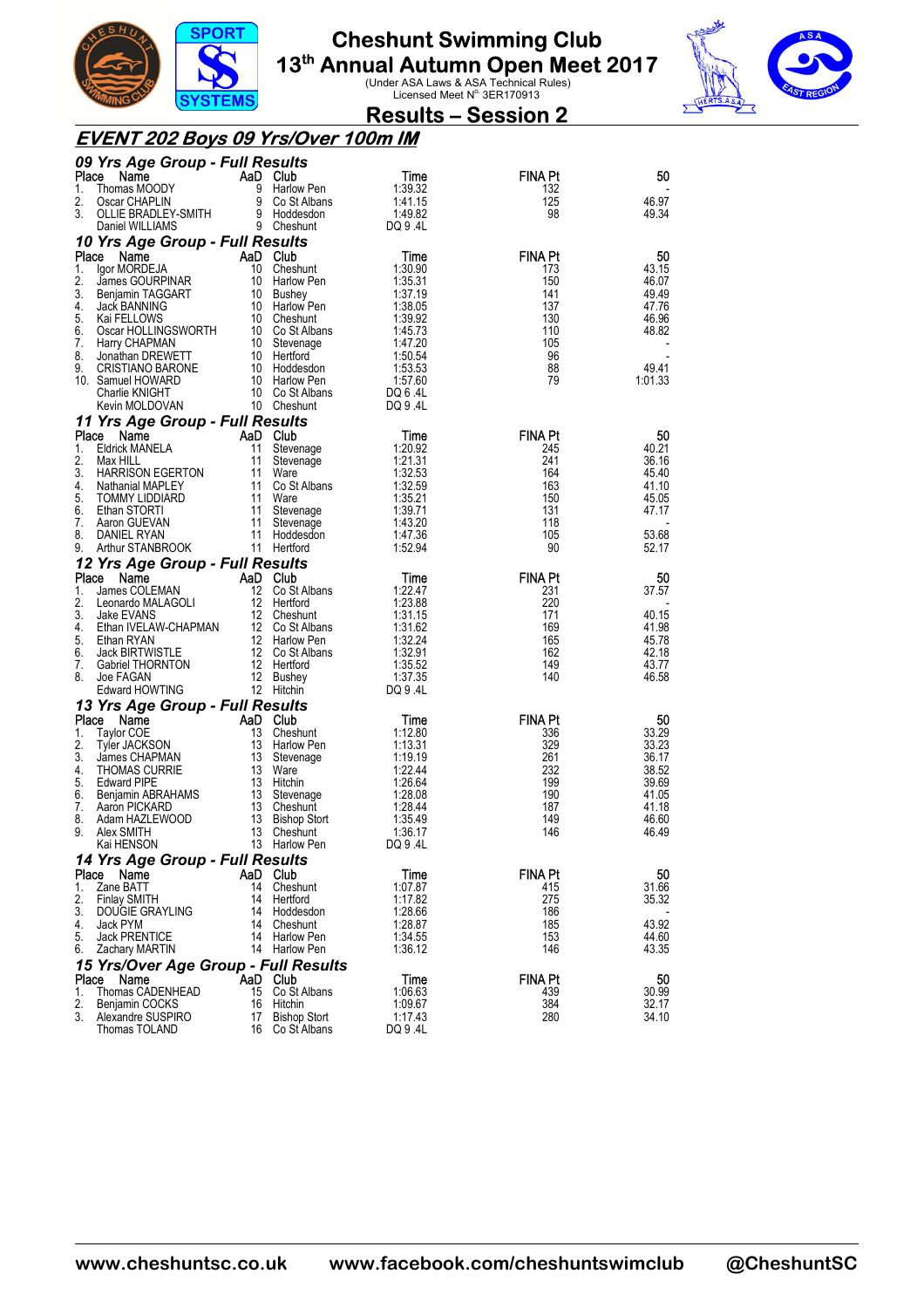



#### **Results – Session 2**

#### **EVENT 203 Girls 09 Yrs/Over 50m Butterfly**

| 09 Yrs Age Group - Full Results                                                                                                                                                                                                                                                         |          |                                                                                        |                |                |
|-----------------------------------------------------------------------------------------------------------------------------------------------------------------------------------------------------------------------------------------------------------------------------------------|----------|----------------------------------------------------------------------------------------|----------------|----------------|
| <b>Yrs Age Group - run resures</b><br>Callie JACKSON<br>Kallie JACKSON<br>Brianna HANSEN-HOARE<br>Brianna HANSEN-HOARE<br>9 Stevenage<br>9 Harlow Pen<br>46.32<br>Ziying WANG<br>2 Ziying WANG<br>Charlotte BRAKENBURY<br>9 Hitchin<br>148.33<br>Catherine CL<br>Place                  |          |                                                                                        |                | <b>FINA Pt</b> |
| 1.                                                                                                                                                                                                                                                                                      |          |                                                                                        |                | 158            |
| 2.                                                                                                                                                                                                                                                                                      |          |                                                                                        |                | 149            |
| 3.                                                                                                                                                                                                                                                                                      |          |                                                                                        |                | 145            |
| 4.<br>5.                                                                                                                                                                                                                                                                                |          |                                                                                        |                | 145<br>128     |
| 6.                                                                                                                                                                                                                                                                                      |          |                                                                                        |                | 105            |
| 7.                                                                                                                                                                                                                                                                                      |          |                                                                                        |                | 87             |
| 8.                                                                                                                                                                                                                                                                                      |          |                                                                                        |                | 26             |
| 10 Yrs Age Group - Full Results                                                                                                                                                                                                                                                         |          |                                                                                        |                |                |
|                                                                                                                                                                                                                                                                                         |          |                                                                                        | Time           | <b>FINA Pt</b> |
|                                                                                                                                                                                                                                                                                         |          |                                                                                        | 41.09          | 208            |
|                                                                                                                                                                                                                                                                                         |          |                                                                                        | 41.38          | 204            |
|                                                                                                                                                                                                                                                                                         |          |                                                                                        | 41.63          | 200            |
|                                                                                                                                                                                                                                                                                         |          |                                                                                        | 44.76          | 161            |
|                                                                                                                                                                                                                                                                                         |          |                                                                                        | 46.64          | 142            |
|                                                                                                                                                                                                                                                                                         |          |                                                                                        | 48.01          | 130            |
|                                                                                                                                                                                                                                                                                         |          |                                                                                        | 49.52<br>50.46 | 119<br>112     |
|                                                                                                                                                                                                                                                                                         |          |                                                                                        | 51.74          | 104            |
|                                                                                                                                                                                                                                                                                         |          |                                                                                        | 56.01          | 82             |
| <b>Profile School Control Control Control Control Control Control Control Control Control Control Control Control Control Control Control Control Control Control Control Control Control Control Control Control Control Contro</b>                                                    |          | 10 Co St Albans                                                                        | DNC            |                |
| 11 Yrs Age Group - Full Results                                                                                                                                                                                                                                                         |          |                                                                                        |                |                |
| Place<br><b>Prioring Caroling Carolina Control Carolina Control Carolina Carolina Charlotte WILLIAMS</b><br>Charlotte WILLIAMS<br>Jessica FIELDS 11 Bishop Stort<br>Meisha TREND-EVANS 11 Bishop Stort<br>Heather MANN 11 Stevenage<br>Grace MASON 11                                   |          |                                                                                        | Time           | <b>FINA Pt</b> |
| 1.                                                                                                                                                                                                                                                                                      |          |                                                                                        | 39.56          | 234            |
| 2.                                                                                                                                                                                                                                                                                      |          |                                                                                        | 41.14          | 208            |
| 3.                                                                                                                                                                                                                                                                                      |          |                                                                                        | 43.79          | 172            |
| 4.                                                                                                                                                                                                                                                                                      |          |                                                                                        | 44.24          | 167            |
| 5.                                                                                                                                                                                                                                                                                      |          |                                                                                        | 45.18          | 157            |
| 6.<br>7.                                                                                                                                                                                                                                                                                |          | Theshu.<br>Bishop Stort<br>Bishop Stort<br>Stevenage<br>Bishop Stort<br>Thunt<br>Thunt | 46.78<br>52.15 | 141<br>102     |
| 8.                                                                                                                                                                                                                                                                                      |          |                                                                                        | 56.43          | 80             |
| 9.                                                                                                                                                                                                                                                                                      |          |                                                                                        | 57.60          | 75             |
| 10. Sophie LORD                                                                                                                                                                                                                                                                         |          |                                                                                        | 59.17          | 69             |
|                                                                                                                                                                                                                                                                                         |          |                                                                                        | DNC            |                |
|                                                                                                                                                                                                                                                                                         |          |                                                                                        |                |                |
|                                                                                                                                                                                                                                                                                         |          |                                                                                        |                |                |
| 12 Yrs Age Group - Full Results                                                                                                                                                                                                                                                         |          |                                                                                        | Time           | <b>FINA Pt</b> |
|                                                                                                                                                                                                                                                                                         |          |                                                                                        | 34.74          | 345            |
|                                                                                                                                                                                                                                                                                         |          |                                                                                        | 35.56          | 322            |
|                                                                                                                                                                                                                                                                                         |          |                                                                                        | 36.74          | 292            |
|                                                                                                                                                                                                                                                                                         |          |                                                                                        | 37.85          | 267            |
|                                                                                                                                                                                                                                                                                         |          |                                                                                        | 38.58          | 252            |
|                                                                                                                                                                                                                                                                                         |          |                                                                                        | 39.04          | 243            |
|                                                                                                                                                                                                                                                                                         |          |                                                                                        | 44.84<br>46.96 | 160<br>139     |
|                                                                                                                                                                                                                                                                                         |          |                                                                                        | 49.62          | 118            |
|                                                                                                                                                                                                                                                                                         |          |                                                                                        | 53.79          | 93             |
| 12 Trs Age Group - Full Results<br>Place Name AaD Club<br>1. Phoebe WHITE<br>2. Jessica COLEMAN<br>3. Kasey BRADLEY<br>4. BELLA PARKUS<br>4. BELLA PARKUS<br>4. BELLA PARKUS<br>12 Harlow Pen<br>6. Minnie SAVAGE<br>6. Minnie SAVAGE<br>6. Minnie S<br>13 Yrs Age Group - Full Results |          |                                                                                        |                |                |
| Place                                                                                                                                                                                                                                                                                   | AaD Club |                                                                                        | Time           | <b>FINA Pt</b> |
| 1.                                                                                                                                                                                                                                                                                      | 13       | Harlow Pen                                                                             | 35.62          | 320            |
| 2.                                                                                                                                                                                                                                                                                      | 13       | Hoddesdon                                                                              | 35.83          | 315            |
| 3.                                                                                                                                                                                                                                                                                      | 13       | Hoddesdon                                                                              | 39.75          | 230            |
| <b>COMPRESS CONSUMING A</b><br>Abbygaelle CORNILLET<br>MOLLIE DOWNES<br>ELLIS BURROUGHS<br>Evie BROWN<br>4.                                                                                                                                                                             | 13       | Cheshunt                                                                               | 40.77          | 213            |
| 5.<br>Abbie LUHMAN                                                                                                                                                                                                                                                                      | 13       | Stevenage                                                                              | 40.84          | 212            |
| 6.<br>Josie DEAN<br>7.<br>Jasmine POLLARD                                                                                                                                                                                                                                               | 13<br>13 | Hitchin<br>Hitchin                                                                     | 43.87<br>44.63 | 171<br>163     |
| 8.<br><b>Frances MANN</b>                                                                                                                                                                                                                                                               | 13       | Stevenage                                                                              | 46.73          | 142            |
|                                                                                                                                                                                                                                                                                         |          |                                                                                        |                |                |
| 14 Yrs Age Group - Full Results<br>Place<br>Name                                                                                                                                                                                                                                        |          | AaD Club                                                                               | Time           | FINA Pt        |
| Jessica PRESLAND<br>1.                                                                                                                                                                                                                                                                  | 14       | Bushey                                                                                 | 35.79          | 316            |
| 2.<br>Rachel YOUNG                                                                                                                                                                                                                                                                      | 14       | Hitchin                                                                                | 37.82          | 267            |
| 3.<br>Zoe MACDONALD                                                                                                                                                                                                                                                                     | 14       | Hitchin                                                                                | 38.99          | 244            |
| 4.<br>Shauna PITCHER                                                                                                                                                                                                                                                                    | 14       | <b>Harlow Pen</b>                                                                      | 39.56          | 234            |
| 15 Yrs/Over Age Group - Full Results                                                                                                                                                                                                                                                    |          |                                                                                        |                |                |
| Place<br>Name                                                                                                                                                                                                                                                                           |          | AaD Club                                                                               | Time           | <b>FINA Pt</b> |
| <b>Beatrice BARDER</b><br>1.<br>2.<br>Tegan WOLLASTON                                                                                                                                                                                                                                   | 18<br>18 | Co St Albans<br>Cheshunt                                                               | 33.22<br>33.84 | 395<br>373     |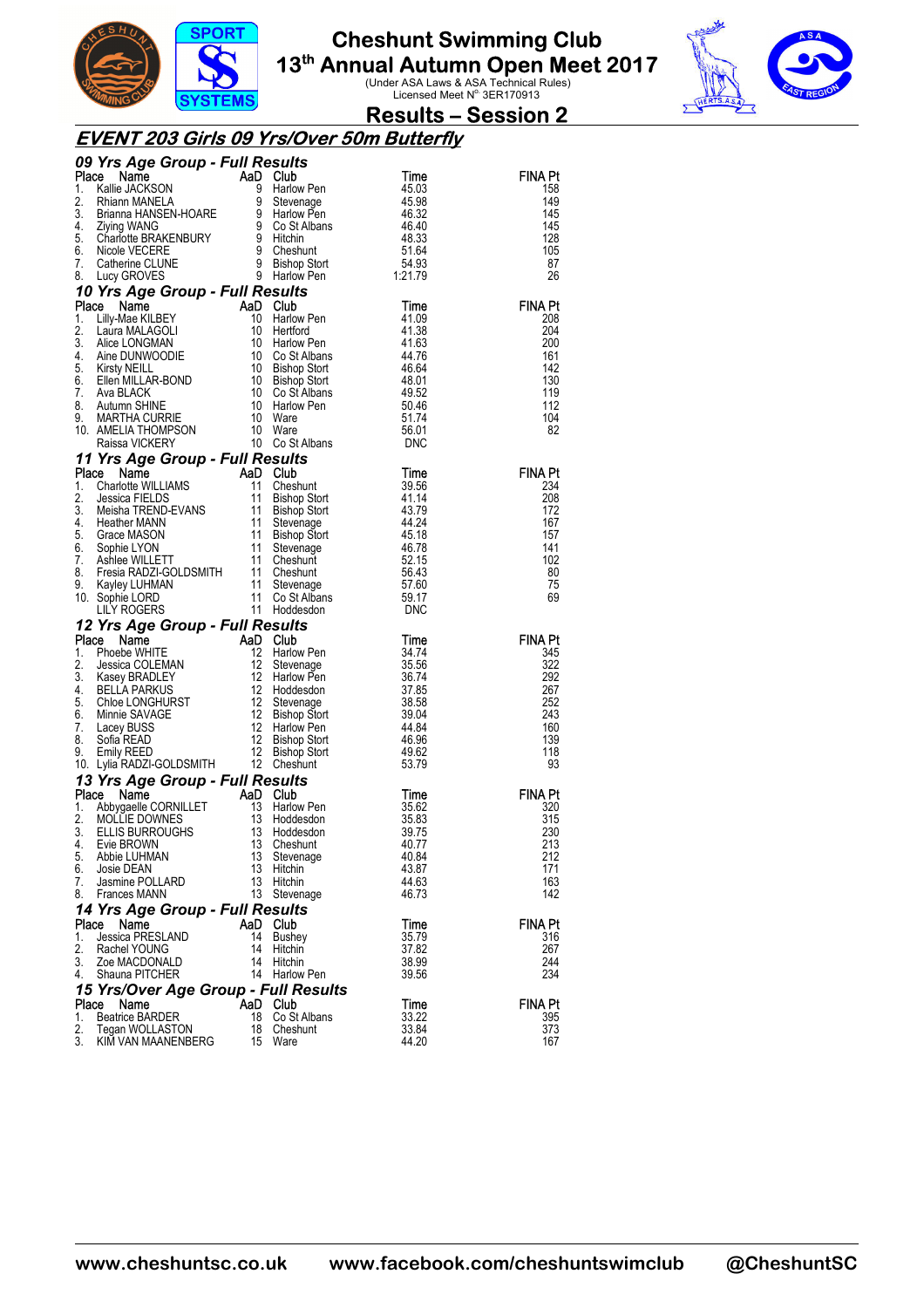



#### **Results – Session 2**

#### **EVENT 204 Boys 09 Yrs/Over 50m Butterfly**

| AaD Club<br><b>FINA Pt</b><br>Place<br>Name<br>Time<br>Carl GUEVAN<br>9<br>Stevenage<br>47.60<br>1.<br>96<br>10 Yrs Age Group - Full Results<br><b>FINA Pt</b><br>Place<br>AaD<br>Club<br>Time<br>Name<br>i<br>Barat II<br>William WHITE<br>10<br>1.<br>38.06<br>Harlow Pen<br>187<br>William WHITE 10 Harlow Pen<br>Oscar HOLLINGSWORTH 10 Co St Albans<br>Kevin MOLDOVAN 10 Cheshunt<br>Kai FELLOWS 10 Cheshunt<br>Harrison ROWE 10 Bishop Stort<br>CRISTIANO BARONE 10 Hoddesdon<br>Harry CHAPMAN 10 Stevenage<br>George GRIMWO<br>2.<br>96<br>47.56<br>3.<br>49.38<br>86<br>4.<br>49.41<br>85<br>5.<br>54.05<br>65<br>6.<br>54.12<br>65<br>7.<br>54.53<br>63<br>8.<br>57.02<br>55<br>11 Yrs Age Group - Full Results<br><b>Yrs Age Group - Full Results<br/> Se Name AaD Club<br/> Henry ROBERTS 11 Hertford<br/> Max ARNOLD 11 Harlow Pen<br/> CALLUM COX 11 Ware<br/> Nathanial MAPLEY 11 Co St Albans<br/> Patrick HANSEN-HOARE 11 Harlow Pen<br/> Aaron GUEVAN 11 Stevenge<br/> Harr</b><br><b>FINA Pt</b><br>Place<br>Time<br>35.73<br>1.<br>227<br>2.<br>185<br>38.25<br>3.<br>41.33<br>146<br>4.<br>44.80<br>115<br>5.<br>47.28<br>98<br>49.43<br>6.<br>85<br>7.<br>53.98<br>65<br>DQ 8 .2L<br>12 Yrs Age Group - Full Results<br><b>es<i>ults</i></b><br>Club<br>Ware<br>Harlow Pen<br>Co St Albans<br>Cheshunt<br>Cheshunt<br>Hitchin I<br>Place<br>CONSUMER THOMPSON<br>SIDNEY THOMPSON 12 Ware<br>Ben STRINGER 12 Harlow<br>DANIEL HARRISON 12 Ware<br>James COLEMAN 12 Co St<br>Jake EVANS 12 Chesh<br>Edward HOWTING 12 Hitchir<br><b>FINA Pt</b><br>Time<br>1.<br>35.52<br>231<br>2.<br>208<br>36.76<br>3.<br>182<br>38.40<br>4.<br>38.70<br>178<br>42.13<br>138<br>5.<br>12 Hitchin<br>DQ 8 .2L<br>13 Yrs Age Group - Full Results<br><b>esults<br/>Club<br/>Harlow Pen</b><br><b>Example 13 AaD Club</b><br>Morgan ARNOLD 13 Harlow<br>THOMAS CURRIE 13 Ware<br><b>FINA Pt</b><br>Place<br>Time<br>1.<br>33.54<br>274<br>2.<br>209<br>36.73<br>Multiplants CURRIE<br>Ciaran WHATMORE<br>Ciaran WHATMORE<br>Adam HAZLEWOOD 13 Bishop Stort<br>Adam HAZLEWOOD 13 Hatchin<br>13 Hatchin 11 Hatchin<br>13 Hatchin<br>12 Hatchin<br>12 Hatchin<br>12 Hatchin<br>12 Hatchin<br>13 Hatchin<br>12 Hatchin<br>12<br>192<br>3.<br>37.73<br>4.<br>38.31<br>184<br>5.<br>153<br>40.75<br>123<br>43.79<br>6.<br>14 Yrs Age Group - Full Results<br>Place<br><b>Property CONSUMER CONSUMER</b><br><b>Sammer AaD</b><br>Joseph QUELCH<br>Finlay SMITH 14<br>Jack PRENTICE 14<br>Joshua HOLLAND 14<br><b>FINA Pt</b><br>Club<br>Time<br>297<br>1.<br>Harlow Pen<br>32.66<br>2.<br>34.59<br>250<br>Hertford<br>3.<br>41.95<br>Harlow Pen<br>140<br>14 Hertford<br><b>DNC</b><br>15 Yrs/Over Age Group - Full Results<br>Place - Name<br>THE Callum WOLLASTON<br>Callum WOLLASTON<br>Joseph ELSEN<br>DOMINIC MCCARTHY<br>Alexandre SUSPIRO<br>Alexandre SUSPIRO<br>Adam BAILEY<br>16 Chesh<br><b>FINA Pt</b><br>Place<br>Time<br>28.97<br>Cheshunt<br>426<br>1.<br>2.<br>30.44<br>367<br>Bushey<br>3.<br>364<br>30.53<br>Hoddesdon<br>4.<br>32.59<br>299<br><b>Bishop Stort</b><br>33.31<br>280<br>5.<br>Cheshunt | 09 Yrs Age Group - Full Results |  |  |
|---------------------------------------------------------------------------------------------------------------------------------------------------------------------------------------------------------------------------------------------------------------------------------------------------------------------------------------------------------------------------------------------------------------------------------------------------------------------------------------------------------------------------------------------------------------------------------------------------------------------------------------------------------------------------------------------------------------------------------------------------------------------------------------------------------------------------------------------------------------------------------------------------------------------------------------------------------------------------------------------------------------------------------------------------------------------------------------------------------------------------------------------------------------------------------------------------------------------------------------------------------------------------------------------------------------------------------------------------------------------------------------------------------------------------------------------------------------------------------------------------------------------------------------------------------------------------------------------------------------------------------------------------------------------------------------------------------------------------------------------------------------------------------------------------------------------------------------------------------------------------------------------------------------------------------------------------------------------------------------------------------------------------------------------------------------------------------------------------------------------------------------------------------------------------------------------------------------------------------------------------------------------------------------------------------------------------------------------------------------------------------------------------------------------------------------------------------------------------------------------------------------------------------------------------------------------------------------------------------------------------------------------------------------------------------------------------------------------------------------------------------------------------------------------------------------------------------------------------------------------------------------------------------------------------------------------------------------------------------------------------------------------------------------------------------------------------------------------------------------------|---------------------------------|--|--|
|                                                                                                                                                                                                                                                                                                                                                                                                                                                                                                                                                                                                                                                                                                                                                                                                                                                                                                                                                                                                                                                                                                                                                                                                                                                                                                                                                                                                                                                                                                                                                                                                                                                                                                                                                                                                                                                                                                                                                                                                                                                                                                                                                                                                                                                                                                                                                                                                                                                                                                                                                                                                                                                                                                                                                                                                                                                                                                                                                                                                                                                                                                                     |                                 |  |  |
|                                                                                                                                                                                                                                                                                                                                                                                                                                                                                                                                                                                                                                                                                                                                                                                                                                                                                                                                                                                                                                                                                                                                                                                                                                                                                                                                                                                                                                                                                                                                                                                                                                                                                                                                                                                                                                                                                                                                                                                                                                                                                                                                                                                                                                                                                                                                                                                                                                                                                                                                                                                                                                                                                                                                                                                                                                                                                                                                                                                                                                                                                                                     |                                 |  |  |
|                                                                                                                                                                                                                                                                                                                                                                                                                                                                                                                                                                                                                                                                                                                                                                                                                                                                                                                                                                                                                                                                                                                                                                                                                                                                                                                                                                                                                                                                                                                                                                                                                                                                                                                                                                                                                                                                                                                                                                                                                                                                                                                                                                                                                                                                                                                                                                                                                                                                                                                                                                                                                                                                                                                                                                                                                                                                                                                                                                                                                                                                                                                     |                                 |  |  |
|                                                                                                                                                                                                                                                                                                                                                                                                                                                                                                                                                                                                                                                                                                                                                                                                                                                                                                                                                                                                                                                                                                                                                                                                                                                                                                                                                                                                                                                                                                                                                                                                                                                                                                                                                                                                                                                                                                                                                                                                                                                                                                                                                                                                                                                                                                                                                                                                                                                                                                                                                                                                                                                                                                                                                                                                                                                                                                                                                                                                                                                                                                                     |                                 |  |  |
|                                                                                                                                                                                                                                                                                                                                                                                                                                                                                                                                                                                                                                                                                                                                                                                                                                                                                                                                                                                                                                                                                                                                                                                                                                                                                                                                                                                                                                                                                                                                                                                                                                                                                                                                                                                                                                                                                                                                                                                                                                                                                                                                                                                                                                                                                                                                                                                                                                                                                                                                                                                                                                                                                                                                                                                                                                                                                                                                                                                                                                                                                                                     |                                 |  |  |
|                                                                                                                                                                                                                                                                                                                                                                                                                                                                                                                                                                                                                                                                                                                                                                                                                                                                                                                                                                                                                                                                                                                                                                                                                                                                                                                                                                                                                                                                                                                                                                                                                                                                                                                                                                                                                                                                                                                                                                                                                                                                                                                                                                                                                                                                                                                                                                                                                                                                                                                                                                                                                                                                                                                                                                                                                                                                                                                                                                                                                                                                                                                     |                                 |  |  |
|                                                                                                                                                                                                                                                                                                                                                                                                                                                                                                                                                                                                                                                                                                                                                                                                                                                                                                                                                                                                                                                                                                                                                                                                                                                                                                                                                                                                                                                                                                                                                                                                                                                                                                                                                                                                                                                                                                                                                                                                                                                                                                                                                                                                                                                                                                                                                                                                                                                                                                                                                                                                                                                                                                                                                                                                                                                                                                                                                                                                                                                                                                                     |                                 |  |  |
|                                                                                                                                                                                                                                                                                                                                                                                                                                                                                                                                                                                                                                                                                                                                                                                                                                                                                                                                                                                                                                                                                                                                                                                                                                                                                                                                                                                                                                                                                                                                                                                                                                                                                                                                                                                                                                                                                                                                                                                                                                                                                                                                                                                                                                                                                                                                                                                                                                                                                                                                                                                                                                                                                                                                                                                                                                                                                                                                                                                                                                                                                                                     |                                 |  |  |
|                                                                                                                                                                                                                                                                                                                                                                                                                                                                                                                                                                                                                                                                                                                                                                                                                                                                                                                                                                                                                                                                                                                                                                                                                                                                                                                                                                                                                                                                                                                                                                                                                                                                                                                                                                                                                                                                                                                                                                                                                                                                                                                                                                                                                                                                                                                                                                                                                                                                                                                                                                                                                                                                                                                                                                                                                                                                                                                                                                                                                                                                                                                     |                                 |  |  |
|                                                                                                                                                                                                                                                                                                                                                                                                                                                                                                                                                                                                                                                                                                                                                                                                                                                                                                                                                                                                                                                                                                                                                                                                                                                                                                                                                                                                                                                                                                                                                                                                                                                                                                                                                                                                                                                                                                                                                                                                                                                                                                                                                                                                                                                                                                                                                                                                                                                                                                                                                                                                                                                                                                                                                                                                                                                                                                                                                                                                                                                                                                                     |                                 |  |  |
|                                                                                                                                                                                                                                                                                                                                                                                                                                                                                                                                                                                                                                                                                                                                                                                                                                                                                                                                                                                                                                                                                                                                                                                                                                                                                                                                                                                                                                                                                                                                                                                                                                                                                                                                                                                                                                                                                                                                                                                                                                                                                                                                                                                                                                                                                                                                                                                                                                                                                                                                                                                                                                                                                                                                                                                                                                                                                                                                                                                                                                                                                                                     |                                 |  |  |
|                                                                                                                                                                                                                                                                                                                                                                                                                                                                                                                                                                                                                                                                                                                                                                                                                                                                                                                                                                                                                                                                                                                                                                                                                                                                                                                                                                                                                                                                                                                                                                                                                                                                                                                                                                                                                                                                                                                                                                                                                                                                                                                                                                                                                                                                                                                                                                                                                                                                                                                                                                                                                                                                                                                                                                                                                                                                                                                                                                                                                                                                                                                     |                                 |  |  |
|                                                                                                                                                                                                                                                                                                                                                                                                                                                                                                                                                                                                                                                                                                                                                                                                                                                                                                                                                                                                                                                                                                                                                                                                                                                                                                                                                                                                                                                                                                                                                                                                                                                                                                                                                                                                                                                                                                                                                                                                                                                                                                                                                                                                                                                                                                                                                                                                                                                                                                                                                                                                                                                                                                                                                                                                                                                                                                                                                                                                                                                                                                                     |                                 |  |  |
|                                                                                                                                                                                                                                                                                                                                                                                                                                                                                                                                                                                                                                                                                                                                                                                                                                                                                                                                                                                                                                                                                                                                                                                                                                                                                                                                                                                                                                                                                                                                                                                                                                                                                                                                                                                                                                                                                                                                                                                                                                                                                                                                                                                                                                                                                                                                                                                                                                                                                                                                                                                                                                                                                                                                                                                                                                                                                                                                                                                                                                                                                                                     |                                 |  |  |
|                                                                                                                                                                                                                                                                                                                                                                                                                                                                                                                                                                                                                                                                                                                                                                                                                                                                                                                                                                                                                                                                                                                                                                                                                                                                                                                                                                                                                                                                                                                                                                                                                                                                                                                                                                                                                                                                                                                                                                                                                                                                                                                                                                                                                                                                                                                                                                                                                                                                                                                                                                                                                                                                                                                                                                                                                                                                                                                                                                                                                                                                                                                     |                                 |  |  |
|                                                                                                                                                                                                                                                                                                                                                                                                                                                                                                                                                                                                                                                                                                                                                                                                                                                                                                                                                                                                                                                                                                                                                                                                                                                                                                                                                                                                                                                                                                                                                                                                                                                                                                                                                                                                                                                                                                                                                                                                                                                                                                                                                                                                                                                                                                                                                                                                                                                                                                                                                                                                                                                                                                                                                                                                                                                                                                                                                                                                                                                                                                                     |                                 |  |  |
|                                                                                                                                                                                                                                                                                                                                                                                                                                                                                                                                                                                                                                                                                                                                                                                                                                                                                                                                                                                                                                                                                                                                                                                                                                                                                                                                                                                                                                                                                                                                                                                                                                                                                                                                                                                                                                                                                                                                                                                                                                                                                                                                                                                                                                                                                                                                                                                                                                                                                                                                                                                                                                                                                                                                                                                                                                                                                                                                                                                                                                                                                                                     |                                 |  |  |
|                                                                                                                                                                                                                                                                                                                                                                                                                                                                                                                                                                                                                                                                                                                                                                                                                                                                                                                                                                                                                                                                                                                                                                                                                                                                                                                                                                                                                                                                                                                                                                                                                                                                                                                                                                                                                                                                                                                                                                                                                                                                                                                                                                                                                                                                                                                                                                                                                                                                                                                                                                                                                                                                                                                                                                                                                                                                                                                                                                                                                                                                                                                     |                                 |  |  |
|                                                                                                                                                                                                                                                                                                                                                                                                                                                                                                                                                                                                                                                                                                                                                                                                                                                                                                                                                                                                                                                                                                                                                                                                                                                                                                                                                                                                                                                                                                                                                                                                                                                                                                                                                                                                                                                                                                                                                                                                                                                                                                                                                                                                                                                                                                                                                                                                                                                                                                                                                                                                                                                                                                                                                                                                                                                                                                                                                                                                                                                                                                                     |                                 |  |  |
|                                                                                                                                                                                                                                                                                                                                                                                                                                                                                                                                                                                                                                                                                                                                                                                                                                                                                                                                                                                                                                                                                                                                                                                                                                                                                                                                                                                                                                                                                                                                                                                                                                                                                                                                                                                                                                                                                                                                                                                                                                                                                                                                                                                                                                                                                                                                                                                                                                                                                                                                                                                                                                                                                                                                                                                                                                                                                                                                                                                                                                                                                                                     |                                 |  |  |
|                                                                                                                                                                                                                                                                                                                                                                                                                                                                                                                                                                                                                                                                                                                                                                                                                                                                                                                                                                                                                                                                                                                                                                                                                                                                                                                                                                                                                                                                                                                                                                                                                                                                                                                                                                                                                                                                                                                                                                                                                                                                                                                                                                                                                                                                                                                                                                                                                                                                                                                                                                                                                                                                                                                                                                                                                                                                                                                                                                                                                                                                                                                     |                                 |  |  |
|                                                                                                                                                                                                                                                                                                                                                                                                                                                                                                                                                                                                                                                                                                                                                                                                                                                                                                                                                                                                                                                                                                                                                                                                                                                                                                                                                                                                                                                                                                                                                                                                                                                                                                                                                                                                                                                                                                                                                                                                                                                                                                                                                                                                                                                                                                                                                                                                                                                                                                                                                                                                                                                                                                                                                                                                                                                                                                                                                                                                                                                                                                                     |                                 |  |  |
|                                                                                                                                                                                                                                                                                                                                                                                                                                                                                                                                                                                                                                                                                                                                                                                                                                                                                                                                                                                                                                                                                                                                                                                                                                                                                                                                                                                                                                                                                                                                                                                                                                                                                                                                                                                                                                                                                                                                                                                                                                                                                                                                                                                                                                                                                                                                                                                                                                                                                                                                                                                                                                                                                                                                                                                                                                                                                                                                                                                                                                                                                                                     |                                 |  |  |
|                                                                                                                                                                                                                                                                                                                                                                                                                                                                                                                                                                                                                                                                                                                                                                                                                                                                                                                                                                                                                                                                                                                                                                                                                                                                                                                                                                                                                                                                                                                                                                                                                                                                                                                                                                                                                                                                                                                                                                                                                                                                                                                                                                                                                                                                                                                                                                                                                                                                                                                                                                                                                                                                                                                                                                                                                                                                                                                                                                                                                                                                                                                     |                                 |  |  |
|                                                                                                                                                                                                                                                                                                                                                                                                                                                                                                                                                                                                                                                                                                                                                                                                                                                                                                                                                                                                                                                                                                                                                                                                                                                                                                                                                                                                                                                                                                                                                                                                                                                                                                                                                                                                                                                                                                                                                                                                                                                                                                                                                                                                                                                                                                                                                                                                                                                                                                                                                                                                                                                                                                                                                                                                                                                                                                                                                                                                                                                                                                                     |                                 |  |  |
|                                                                                                                                                                                                                                                                                                                                                                                                                                                                                                                                                                                                                                                                                                                                                                                                                                                                                                                                                                                                                                                                                                                                                                                                                                                                                                                                                                                                                                                                                                                                                                                                                                                                                                                                                                                                                                                                                                                                                                                                                                                                                                                                                                                                                                                                                                                                                                                                                                                                                                                                                                                                                                                                                                                                                                                                                                                                                                                                                                                                                                                                                                                     |                                 |  |  |
|                                                                                                                                                                                                                                                                                                                                                                                                                                                                                                                                                                                                                                                                                                                                                                                                                                                                                                                                                                                                                                                                                                                                                                                                                                                                                                                                                                                                                                                                                                                                                                                                                                                                                                                                                                                                                                                                                                                                                                                                                                                                                                                                                                                                                                                                                                                                                                                                                                                                                                                                                                                                                                                                                                                                                                                                                                                                                                                                                                                                                                                                                                                     |                                 |  |  |
|                                                                                                                                                                                                                                                                                                                                                                                                                                                                                                                                                                                                                                                                                                                                                                                                                                                                                                                                                                                                                                                                                                                                                                                                                                                                                                                                                                                                                                                                                                                                                                                                                                                                                                                                                                                                                                                                                                                                                                                                                                                                                                                                                                                                                                                                                                                                                                                                                                                                                                                                                                                                                                                                                                                                                                                                                                                                                                                                                                                                                                                                                                                     |                                 |  |  |
|                                                                                                                                                                                                                                                                                                                                                                                                                                                                                                                                                                                                                                                                                                                                                                                                                                                                                                                                                                                                                                                                                                                                                                                                                                                                                                                                                                                                                                                                                                                                                                                                                                                                                                                                                                                                                                                                                                                                                                                                                                                                                                                                                                                                                                                                                                                                                                                                                                                                                                                                                                                                                                                                                                                                                                                                                                                                                                                                                                                                                                                                                                                     |                                 |  |  |
|                                                                                                                                                                                                                                                                                                                                                                                                                                                                                                                                                                                                                                                                                                                                                                                                                                                                                                                                                                                                                                                                                                                                                                                                                                                                                                                                                                                                                                                                                                                                                                                                                                                                                                                                                                                                                                                                                                                                                                                                                                                                                                                                                                                                                                                                                                                                                                                                                                                                                                                                                                                                                                                                                                                                                                                                                                                                                                                                                                                                                                                                                                                     |                                 |  |  |
|                                                                                                                                                                                                                                                                                                                                                                                                                                                                                                                                                                                                                                                                                                                                                                                                                                                                                                                                                                                                                                                                                                                                                                                                                                                                                                                                                                                                                                                                                                                                                                                                                                                                                                                                                                                                                                                                                                                                                                                                                                                                                                                                                                                                                                                                                                                                                                                                                                                                                                                                                                                                                                                                                                                                                                                                                                                                                                                                                                                                                                                                                                                     |                                 |  |  |
|                                                                                                                                                                                                                                                                                                                                                                                                                                                                                                                                                                                                                                                                                                                                                                                                                                                                                                                                                                                                                                                                                                                                                                                                                                                                                                                                                                                                                                                                                                                                                                                                                                                                                                                                                                                                                                                                                                                                                                                                                                                                                                                                                                                                                                                                                                                                                                                                                                                                                                                                                                                                                                                                                                                                                                                                                                                                                                                                                                                                                                                                                                                     |                                 |  |  |
|                                                                                                                                                                                                                                                                                                                                                                                                                                                                                                                                                                                                                                                                                                                                                                                                                                                                                                                                                                                                                                                                                                                                                                                                                                                                                                                                                                                                                                                                                                                                                                                                                                                                                                                                                                                                                                                                                                                                                                                                                                                                                                                                                                                                                                                                                                                                                                                                                                                                                                                                                                                                                                                                                                                                                                                                                                                                                                                                                                                                                                                                                                                     |                                 |  |  |
|                                                                                                                                                                                                                                                                                                                                                                                                                                                                                                                                                                                                                                                                                                                                                                                                                                                                                                                                                                                                                                                                                                                                                                                                                                                                                                                                                                                                                                                                                                                                                                                                                                                                                                                                                                                                                                                                                                                                                                                                                                                                                                                                                                                                                                                                                                                                                                                                                                                                                                                                                                                                                                                                                                                                                                                                                                                                                                                                                                                                                                                                                                                     |                                 |  |  |
|                                                                                                                                                                                                                                                                                                                                                                                                                                                                                                                                                                                                                                                                                                                                                                                                                                                                                                                                                                                                                                                                                                                                                                                                                                                                                                                                                                                                                                                                                                                                                                                                                                                                                                                                                                                                                                                                                                                                                                                                                                                                                                                                                                                                                                                                                                                                                                                                                                                                                                                                                                                                                                                                                                                                                                                                                                                                                                                                                                                                                                                                                                                     |                                 |  |  |
|                                                                                                                                                                                                                                                                                                                                                                                                                                                                                                                                                                                                                                                                                                                                                                                                                                                                                                                                                                                                                                                                                                                                                                                                                                                                                                                                                                                                                                                                                                                                                                                                                                                                                                                                                                                                                                                                                                                                                                                                                                                                                                                                                                                                                                                                                                                                                                                                                                                                                                                                                                                                                                                                                                                                                                                                                                                                                                                                                                                                                                                                                                                     |                                 |  |  |
|                                                                                                                                                                                                                                                                                                                                                                                                                                                                                                                                                                                                                                                                                                                                                                                                                                                                                                                                                                                                                                                                                                                                                                                                                                                                                                                                                                                                                                                                                                                                                                                                                                                                                                                                                                                                                                                                                                                                                                                                                                                                                                                                                                                                                                                                                                                                                                                                                                                                                                                                                                                                                                                                                                                                                                                                                                                                                                                                                                                                                                                                                                                     |                                 |  |  |
|                                                                                                                                                                                                                                                                                                                                                                                                                                                                                                                                                                                                                                                                                                                                                                                                                                                                                                                                                                                                                                                                                                                                                                                                                                                                                                                                                                                                                                                                                                                                                                                                                                                                                                                                                                                                                                                                                                                                                                                                                                                                                                                                                                                                                                                                                                                                                                                                                                                                                                                                                                                                                                                                                                                                                                                                                                                                                                                                                                                                                                                                                                                     |                                 |  |  |
|                                                                                                                                                                                                                                                                                                                                                                                                                                                                                                                                                                                                                                                                                                                                                                                                                                                                                                                                                                                                                                                                                                                                                                                                                                                                                                                                                                                                                                                                                                                                                                                                                                                                                                                                                                                                                                                                                                                                                                                                                                                                                                                                                                                                                                                                                                                                                                                                                                                                                                                                                                                                                                                                                                                                                                                                                                                                                                                                                                                                                                                                                                                     |                                 |  |  |
|                                                                                                                                                                                                                                                                                                                                                                                                                                                                                                                                                                                                                                                                                                                                                                                                                                                                                                                                                                                                                                                                                                                                                                                                                                                                                                                                                                                                                                                                                                                                                                                                                                                                                                                                                                                                                                                                                                                                                                                                                                                                                                                                                                                                                                                                                                                                                                                                                                                                                                                                                                                                                                                                                                                                                                                                                                                                                                                                                                                                                                                                                                                     |                                 |  |  |
|                                                                                                                                                                                                                                                                                                                                                                                                                                                                                                                                                                                                                                                                                                                                                                                                                                                                                                                                                                                                                                                                                                                                                                                                                                                                                                                                                                                                                                                                                                                                                                                                                                                                                                                                                                                                                                                                                                                                                                                                                                                                                                                                                                                                                                                                                                                                                                                                                                                                                                                                                                                                                                                                                                                                                                                                                                                                                                                                                                                                                                                                                                                     |                                 |  |  |
|                                                                                                                                                                                                                                                                                                                                                                                                                                                                                                                                                                                                                                                                                                                                                                                                                                                                                                                                                                                                                                                                                                                                                                                                                                                                                                                                                                                                                                                                                                                                                                                                                                                                                                                                                                                                                                                                                                                                                                                                                                                                                                                                                                                                                                                                                                                                                                                                                                                                                                                                                                                                                                                                                                                                                                                                                                                                                                                                                                                                                                                                                                                     |                                 |  |  |
|                                                                                                                                                                                                                                                                                                                                                                                                                                                                                                                                                                                                                                                                                                                                                                                                                                                                                                                                                                                                                                                                                                                                                                                                                                                                                                                                                                                                                                                                                                                                                                                                                                                                                                                                                                                                                                                                                                                                                                                                                                                                                                                                                                                                                                                                                                                                                                                                                                                                                                                                                                                                                                                                                                                                                                                                                                                                                                                                                                                                                                                                                                                     |                                 |  |  |
|                                                                                                                                                                                                                                                                                                                                                                                                                                                                                                                                                                                                                                                                                                                                                                                                                                                                                                                                                                                                                                                                                                                                                                                                                                                                                                                                                                                                                                                                                                                                                                                                                                                                                                                                                                                                                                                                                                                                                                                                                                                                                                                                                                                                                                                                                                                                                                                                                                                                                                                                                                                                                                                                                                                                                                                                                                                                                                                                                                                                                                                                                                                     |                                 |  |  |
|                                                                                                                                                                                                                                                                                                                                                                                                                                                                                                                                                                                                                                                                                                                                                                                                                                                                                                                                                                                                                                                                                                                                                                                                                                                                                                                                                                                                                                                                                                                                                                                                                                                                                                                                                                                                                                                                                                                                                                                                                                                                                                                                                                                                                                                                                                                                                                                                                                                                                                                                                                                                                                                                                                                                                                                                                                                                                                                                                                                                                                                                                                                     |                                 |  |  |
|                                                                                                                                                                                                                                                                                                                                                                                                                                                                                                                                                                                                                                                                                                                                                                                                                                                                                                                                                                                                                                                                                                                                                                                                                                                                                                                                                                                                                                                                                                                                                                                                                                                                                                                                                                                                                                                                                                                                                                                                                                                                                                                                                                                                                                                                                                                                                                                                                                                                                                                                                                                                                                                                                                                                                                                                                                                                                                                                                                                                                                                                                                                     |                                 |  |  |
|                                                                                                                                                                                                                                                                                                                                                                                                                                                                                                                                                                                                                                                                                                                                                                                                                                                                                                                                                                                                                                                                                                                                                                                                                                                                                                                                                                                                                                                                                                                                                                                                                                                                                                                                                                                                                                                                                                                                                                                                                                                                                                                                                                                                                                                                                                                                                                                                                                                                                                                                                                                                                                                                                                                                                                                                                                                                                                                                                                                                                                                                                                                     |                                 |  |  |
|                                                                                                                                                                                                                                                                                                                                                                                                                                                                                                                                                                                                                                                                                                                                                                                                                                                                                                                                                                                                                                                                                                                                                                                                                                                                                                                                                                                                                                                                                                                                                                                                                                                                                                                                                                                                                                                                                                                                                                                                                                                                                                                                                                                                                                                                                                                                                                                                                                                                                                                                                                                                                                                                                                                                                                                                                                                                                                                                                                                                                                                                                                                     |                                 |  |  |
|                                                                                                                                                                                                                                                                                                                                                                                                                                                                                                                                                                                                                                                                                                                                                                                                                                                                                                                                                                                                                                                                                                                                                                                                                                                                                                                                                                                                                                                                                                                                                                                                                                                                                                                                                                                                                                                                                                                                                                                                                                                                                                                                                                                                                                                                                                                                                                                                                                                                                                                                                                                                                                                                                                                                                                                                                                                                                                                                                                                                                                                                                                                     |                                 |  |  |
|                                                                                                                                                                                                                                                                                                                                                                                                                                                                                                                                                                                                                                                                                                                                                                                                                                                                                                                                                                                                                                                                                                                                                                                                                                                                                                                                                                                                                                                                                                                                                                                                                                                                                                                                                                                                                                                                                                                                                                                                                                                                                                                                                                                                                                                                                                                                                                                                                                                                                                                                                                                                                                                                                                                                                                                                                                                                                                                                                                                                                                                                                                                     |                                 |  |  |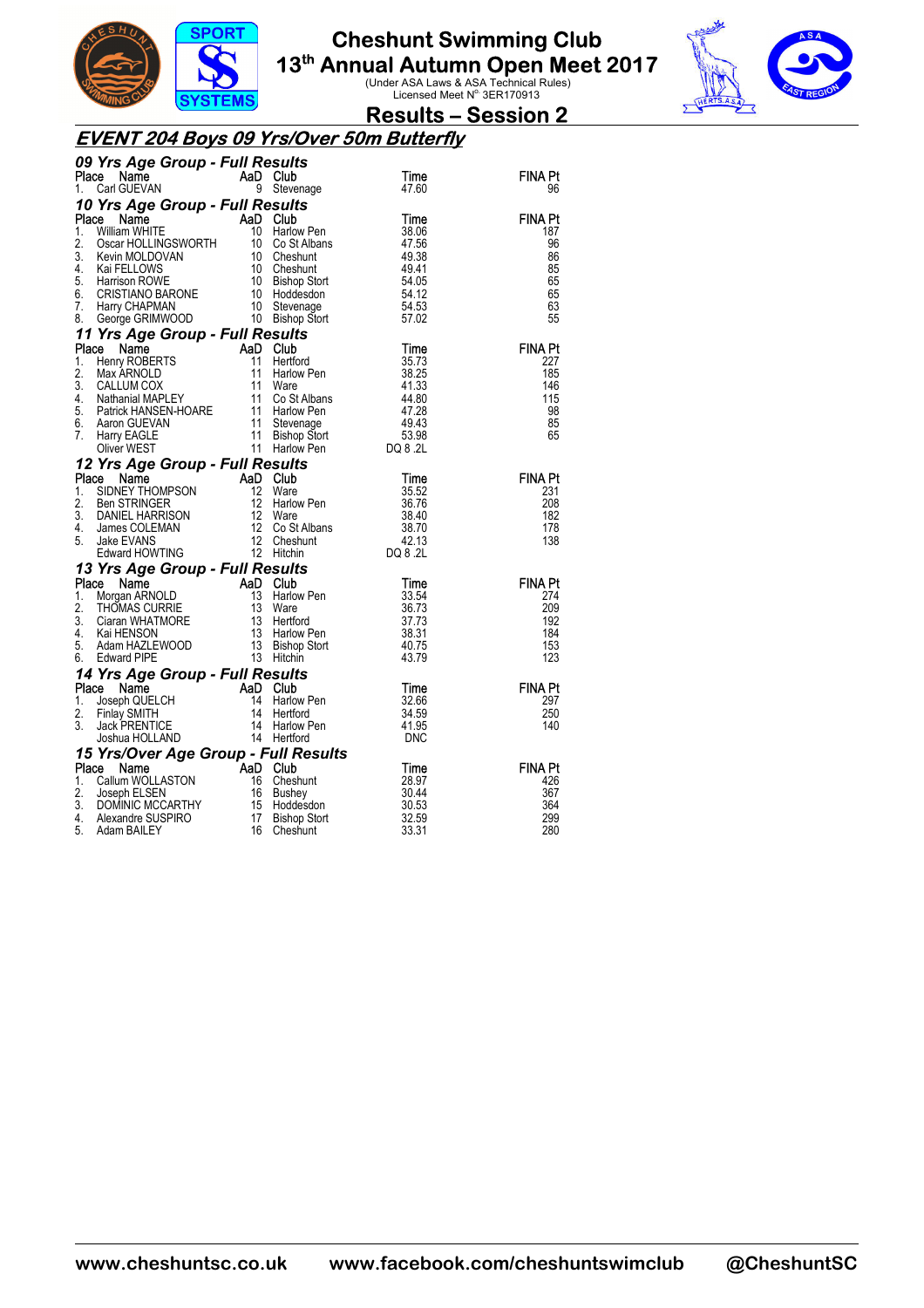



**Results – Session 2** 

#### **EVENT 205 Girls 09 Yrs/Over 100m Backstroke**

|             | 09 Yrs Age Group - Full Results                                                                                                               |    |                                                                        |                    |                       |                |
|-------------|-----------------------------------------------------------------------------------------------------------------------------------------------|----|------------------------------------------------------------------------|--------------------|-----------------------|----------------|
| Place       | Name                                                                                                                                          |    | AaD Club                                                               | Time               | FINA Pt               | 50             |
| 1.          | Brianna HANSEN-HOARE                                                                                                                          |    | 9 Harlow Pen                                                           | 1:36.05            | 188                   | 44.99          |
| 2.          | Sophie HOLLISS                                                                                                                                |    | UARE<br>9 Co St Albans<br>9 Bishop Stort<br>9 Co St Albans             | 1:39.82            | 167                   | 48.51          |
| 3.          | Imogen TANG                                                                                                                                   |    |                                                                        | 1:44.26            | 147                   | 51.42          |
| 4.          | Charlotte BRAKENBURY<br>AMY LIDDIARD 0 Mars                                                                                                   |    |                                                                        | 1:45.63            | 141                   | 52.43          |
|             | AMY LIDDIARD                                                                                                                                  |    | 9 Ware                                                                 | <b>DNC</b>         |                       |                |
|             | 10 Yrs Age Group - Full Results                                                                                                               |    |                                                                        |                    |                       |                |
| Place       | Name                                                                                                                                          |    | AaD Club                                                               | Time               | <b>FINA Pt</b>        | 50             |
| 1.          | Emily PICKARD                                                                                                                                 |    | 10 Cheshunt                                                            | 1:28.06            | 244                   | 43.09          |
| 2.          | Lilly-Mae KILBEY                                                                                                                              |    | 10 Harlow Pen                                                          | 1:30.93            | 221                   | 45.51          |
| 3.          | Lottie DOBLE                                                                                                                                  |    | 10 Harlow Pen                                                          | 1:36.50            | 185                   | 47.98          |
| 4.          | Ellen MILLAR-BOND                                                                                                                             |    | 10 Bishop Stort                                                        | 1:38.83            | 172                   | 48.00          |
|             | Daisy HOWES                                                                                                                                   |    | 10 Co St Albans                                                        | DQ 6 .4L           |                       |                |
|             | Ljiljana RAVEN                                                                                                                                |    | 10 Harlow Pen                                                          | DQ 6 .4L           |                       |                |
|             | 11 Yrs Age Group - Full Results                                                                                                               |    |                                                                        |                    |                       |                |
| Place       | Name                                                                                                                                          |    | AaD Club                                                               | Time               | <b>FINA Pt</b>        | 50             |
| 1.          | Misty EREN                                                                                                                                    |    |                                                                        | 1:25.77            | 264                   | 42.24          |
| 2.          | Elizabeth STANDEN                                                                                                                             |    | <b>AaD Club</b><br>11 Harlow Pen<br>11 Co St Albans<br>11 Co St Albans | 1:26.42            | 258                   | 42.12          |
| 3.          | Evie JAMIESON                                                                                                                                 |    | 11 Harlow Pen                                                          | 1:32.04            | 213                   | 46.32          |
| 4.          | Darcie HAMBURY                                                                                                                                |    | 11 Co St Albans                                                        | 1:33.76            | 202                   | 45.23          |
| 5.          | Meisha TREND-EVANS                                                                                                                            |    | 11 Bishop Stort                                                        | 1:34.16            | 199                   | 44.94          |
| 6.          | Grace MASON                                                                                                                                   |    | 11 Bishop Stort                                                        | 1:36.67            | 184                   | 48.53          |
| 7.          | Pippa SAMOLS                                                                                                                                  |    | 11 Co St Albans                                                        | 1:39.13            | 171                   | 48.38          |
| 8.          | Evelyn SCOTT                                                                                                                                  |    | 11 Bishop Stort                                                        | 1:40.25            | 165                   |                |
| 9.          | Phoebe SANDON                                                                                                                                 | 11 | Stevenage                                                              | 1:40.86            | 162                   | 49.16          |
|             | 10. Kayley LUHMAN                                                                                                                             |    | 11 Stevenage                                                           | 1:58.67            | 99                    | 57.09          |
|             | Jessica FIELDS                                                                                                                                |    | 11 Bishop Stort                                                        | DQ 6 .4L           |                       |                |
|             | 12 Yrs Age Group - Full Results                                                                                                               |    |                                                                        |                    |                       |                |
| Place       | AaD Club<br>12 Harlow<br>Name                                                                                                                 |    |                                                                        | Time               | <b>FINA Pt</b>        | 50             |
| 1.          | Phoebe WHITE                                                                                                                                  | 12 | Harlow Pen                                                             | 1:20.75            | 316                   | 38.78          |
| 2.          | Jessica COLEMAN                                                                                                                               | 12 | Stevenage                                                              | 1:21.60            | 306                   | 38.92          |
| 3.          | Aoife JAMES                                                                                                                                   |    | 12 Bishop Stort                                                        | 1:21.66            | 306                   | 40.25          |
| 4.          | Kya ANDREOU                                                                                                                                   |    | 12 Harlow Pen                                                          | 1:22.56            | 296                   | 40.34          |
| 5.          | Grace MASSINGHAM-LAMPR 12 Harlow Pen                                                                                                          |    |                                                                        | 1:23.53            | 285                   | 40.96          |
| 6.          | Katie KNIGHT                                                                                                                                  |    | 12 Co St Albans                                                        | 1:25.35            | 268                   | 42.59          |
| 7.          | Cara THREADER                                                                                                                                 |    | 12 Co St Albans                                                        | 1:26.65            | 256                   | 42.25          |
| 8.          | <b>ZOE VAN MAANENBERG</b> 12 Ware<br>Lauren ROBINSON 12 Bisho                                                                                 |    |                                                                        | 1:27.02            | 252                   | 42.59          |
| 9.          |                                                                                                                                               |    | 12 Bishop Stort                                                        | 1:27.71            | 246                   | 43.29          |
|             | 10. Emily REED                                                                                                                                |    | 12 Bishop Stort                                                        | 1:32.29            | 211                   | 46.87          |
|             |                                                                                                                                               |    | 12 Bishop Stort                                                        | 1:33.30            | 205<br>188            | 44.37<br>46.99 |
|             | 11. ALESSIA FIORENTINI<br>12. Minnie SAVAGE<br>12. Bishop Stort<br>13. Sofia READ<br>14. Alyce WILSON<br>12. Co St Alban:<br>12. Co St Alban: |    | 12 Bishop Stort                                                        | 1:35.92<br>1:39.39 | 169                   | 48.40          |
|             |                                                                                                                                               |    | 12 Co St Albans                                                        | 1:39.66            | 168                   | 47.93          |
|             | Chloe MARTIN                                                                                                                                  |    | 12 Harlow Pen                                                          | DQ 6 .4L           |                       |                |
|             | Hannah O'DONOGHUE                                                                                                                             |    | 12 Harlow Pen                                                          | DQ 6 .5L           |                       |                |
|             |                                                                                                                                               |    |                                                                        |                    |                       |                |
|             | 13 Yrs Age Group - Full Results<br>Place Name                                                                                                 |    | AaD Club                                                               |                    | FINA Pt               |                |
| 1.          | Jemima SAMOLS                                                                                                                                 | 13 | Co St Albans                                                           | Time<br>1:20.51    | 319                   | 50<br>38.52    |
| 2.          | Francesca VANN                                                                                                                                | 13 | Harlow Pen                                                             | 1:25.57            | 265                   | 41.40          |
| 3.          | Emilia DOBLE                                                                                                                                  |    | 13 Harlow Pen                                                          | 1:35.24            | 192                   | 46.91          |
|             |                                                                                                                                               |    |                                                                        |                    |                       |                |
|             | 14 Yrs Age Group - Full Results                                                                                                               |    |                                                                        |                    |                       |                |
| Place<br>1. | Name                                                                                                                                          |    | AaD Club                                                               | Time<br>1:14.30    | <b>FINA Pt</b><br>406 | 50<br>36.65    |
| 2.          | Daisy SANDON<br>Shauna PITCHER                                                                                                                |    | 14 Stevenage<br>14 Harlow Pen                                          | 1:24.99            | 271                   | 41.08          |
| 3.          | Cailin WALKER                                                                                                                                 |    | 14 Harlow Pen                                                          | 1:27.11            | 252                   | 42.19          |
|             |                                                                                                                                               |    |                                                                        |                    |                       |                |
|             | 15 Yrs/Over Age Group - Full Results<br>Place Name                                                                                            |    | AaD Club                                                               | Time               | <b>FINA Pt</b>        | 50             |
| 1.          | <b>Clementine BUTLER BROW</b>                                                                                                                 |    | 15 Camden Swiss                                                        | 1:09.90            | 487                   | 33.47          |
|             |                                                                                                                                               |    |                                                                        |                    |                       |                |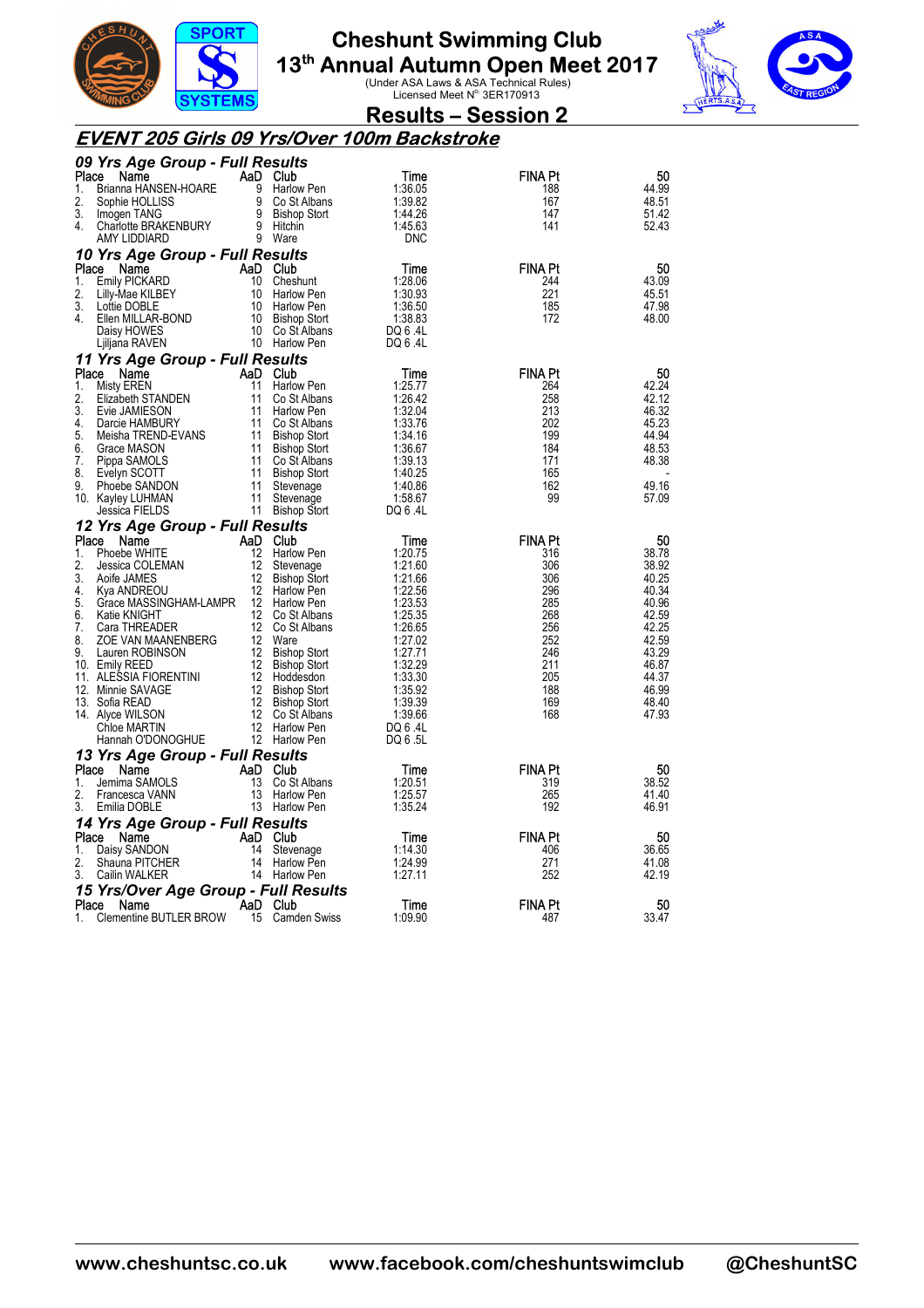



**Results – Session 2** 

#### **EVENT 206 Boys 09 Yrs/Over 100m Backstroke**

|          | 09 Yrs Age Group - Full Results             |                 |                                |                    |                |                |
|----------|---------------------------------------------|-----------------|--------------------------------|--------------------|----------------|----------------|
|          | Place<br>Name                               | AaD Club        |                                | Time               | <b>FINA Pt</b> | 50             |
| 1.       | <b>OLIVER TOM</b>                           | 9               | Hoddesdon                      | 1:42.68            | 108            | 50.68          |
| 2.       | OLLIE BRADLEY-SMITH                         |                 | 9 Hoddesdon                    | 1:46.93            | 95             | 51.93          |
|          | 10 Yrs Age Group - Full Results             |                 |                                |                    |                |                |
| Place    | Name                                        | AaD Club        |                                | Time               | <b>FINA Pt</b> | 50             |
| 1.       | lgor MORDEJA                                | 10 <sup>°</sup> | Cheshunt                       | 1:23.53            | 200            | 40.44          |
| 2.       | William WHITE                               |                 | 10 Harlow Pen                  | 1:30.03            | 160            | 43.89          |
| 3.       | Kevin MOLDOVAN                              |                 | 10 Cheshunt                    | 1:30.58            | 157            | 44.62          |
| 4.<br>5. | <b>HARRISON ODIE</b>                        |                 | 10 Hoddesdon                   | 1:33.75<br>1:38.12 | 142<br>123     | 46.50<br>49.41 |
| 6.       | James GOURPINAR<br>Kai FELLOWS              |                 | 10 Harlow Pen<br>10 Cheshunt   | 1:40.61            | 114            | 51.27          |
| 7.       | George METCALFE                             |                 | 10 Co St Albans                | 1:40.71            | 114            | 50.23          |
| 8.       | <b>CRISTIANO BARONE</b>                     |                 | 10 Hoddesdon                   | 1:43.45            | 105            | 50.63          |
| 9.       | Harrison ROWE                               |                 | 10 Bishop Stort                | 1:56.39            | 74             | 55.07          |
|          | George GRIMWOOD                             |                 | 10 Bishop Stort                | DQ 6.4L            |                |                |
|          | 11 Yrs Age Group - Full Results             |                 |                                |                    |                |                |
| Place    | Name                                        | AaD Club        |                                | Time               | <b>FINA Pt</b> | 50             |
| 1.       | Max ARNOLD                                  | 11              | Harlow Pen                     | 1:19.24            | 235            | 38.93          |
| 2.       | Max HILL                                    | 11              | Stevenage                      | 1:20.28            | 226            | 38.91          |
| 3.       | Nathanial MAPLEY                            |                 | 11 Co St Albans                | 1:27.55            | 174            | 43.43          |
| 4.       | CALLUM COX                                  |                 | 11 Ware                        | 1:34.13            | 140            | 45.02          |
| 5.       | Patrick HANSEN-HOARE                        |                 | 11 Harlow Pen                  | 1:35.73            | 133            | 47.75          |
| 6.       | Harry EAGLE                                 |                 | 11 Bishop Stort                | 1:42.66            | 108            | 50.69          |
|          | Samuel CARTER                               | 11              | <b>Bishop Stort</b>            | DQ 6 .2L           |                |                |
|          | Teddy MORGAN                                |                 | 11 Hertford                    | DQ 6 .4L           |                |                |
|          | 12 Yrs Age Group - Full Results             |                 |                                |                    |                |                |
|          | Place<br>Name                               | AaD Club        |                                | Time               | <b>FINA Pt</b> | 50             |
| 1.<br>2. | Kye PARSONSON                               |                 | 12 Hertford<br>12 Co St Albans | 1:23.64<br>1:26.14 | 200<br>183     | 41.22<br>43.08 |
| 3.       | <b>Jack BIRTWISTLE</b><br>Leonardo MALAGOLI |                 | 12 Hertford                    | 1:26.76            | 179            | 41.85          |
| 4.       | Edward HOWTING                              |                 | 12 Hitchin                     | 1:34.01            | 140            | 47.19          |
| 5.       | Milan RAVEN                                 |                 | 12 Harlow Pen                  | 1:48.38            | 91             | 52.03          |
|          | Ethan IVELAW-CHAPMAN                        |                 | 12 Co St Albans                | <b>DNC</b>         |                |                |
|          | 13 Yrs Age Group - Full Results             |                 |                                |                    |                |                |
| Place    | Name                                        | AaD Club        |                                | Time               | <b>FINA Pt</b> | 50             |
| 1.       | <b>Tyler JACKSON</b>                        | 13              | <b>Harlow Pen</b>              | 1:10.23            | 337            | 33.95          |
| 2.       | Taylor COE                                  |                 | 13 Cheshunt                    | 1:12.40            | 308            | 35.02          |
| 3.       | Ciaran WHATMORE                             |                 | 13 Hertford                    | 1:23.28            | 202            | 41.35          |
| 4.       | <b>Edward PIPE</b>                          |                 | 13 Hitchin                     | 1:25.13            | 189            | 42.36          |
| 5.       | <b>THOMAS CURRIE</b>                        |                 | 13 Ware                        | 1:25.81            | 185            | 42.72          |
| 6.       | Alex SMITH                                  |                 | 13 Cheshunt                    | 1:35.66            | 133            | 45.94          |
|          | 14 Yrs Age Group - Full Results             |                 |                                |                    |                |                |
| Place    | Name                                        | AaD Club        |                                | Time               | <b>FINA Pt</b> | 50             |
| 1.       | <b>DOUGIE GRAYLING</b>                      | 14              | Hoddesdon                      | 1:29.76            | 161            | 43.81          |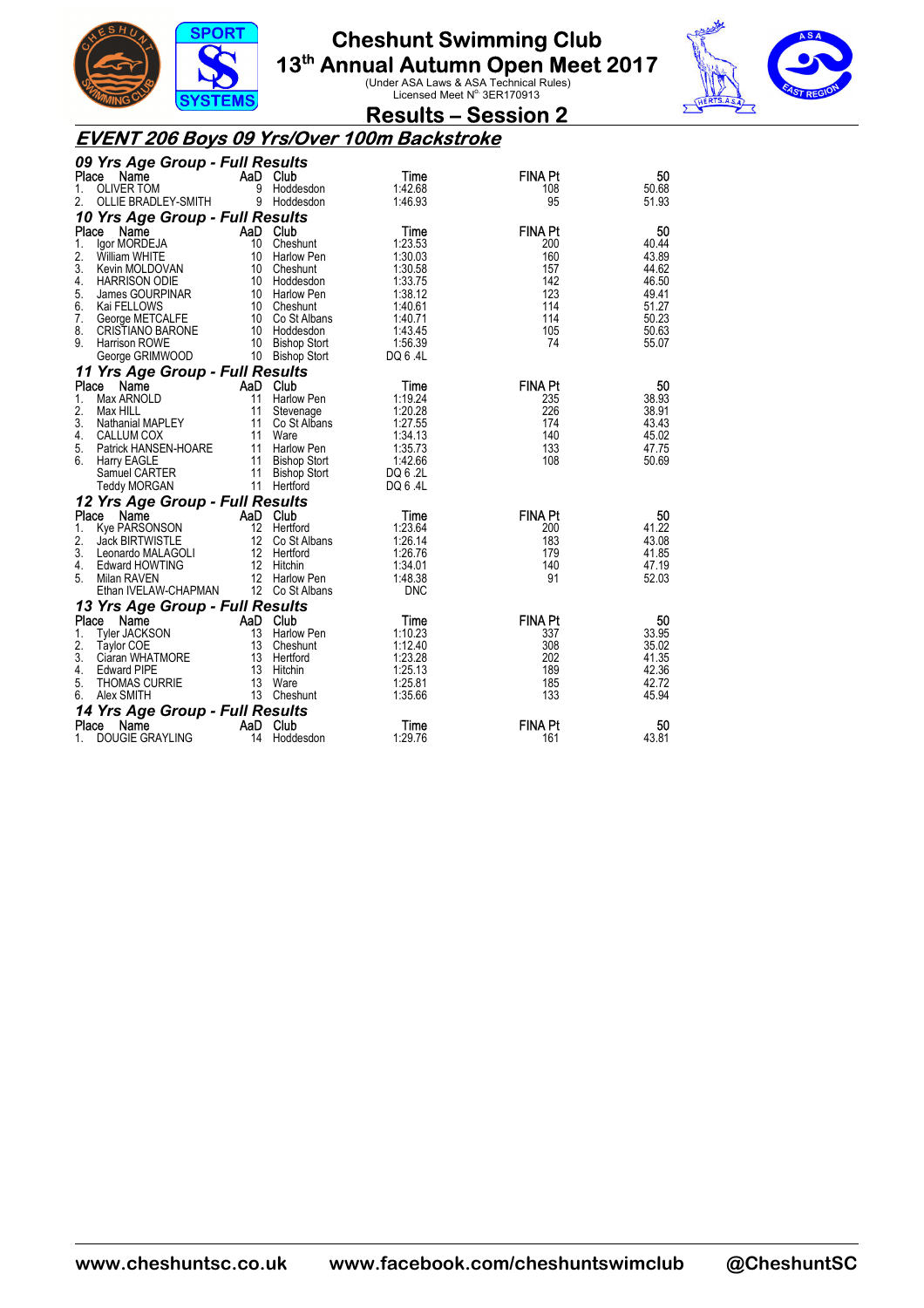



### **Results – Session 2**

#### **EVENT 207 Girls 09 Yrs/Over 50m Breaststroke**

|          |                                                                                                                                                                                                                                                                 |          |                        |                | <b>FINA Pt</b><br>246 |
|----------|-----------------------------------------------------------------------------------------------------------------------------------------------------------------------------------------------------------------------------------------------------------------|----------|------------------------|----------------|-----------------------|
|          |                                                                                                                                                                                                                                                                 |          |                        |                | 195                   |
|          |                                                                                                                                                                                                                                                                 |          |                        |                | 189                   |
|          |                                                                                                                                                                                                                                                                 |          |                        |                | 152                   |
|          |                                                                                                                                                                                                                                                                 |          |                        |                | 141                   |
|          |                                                                                                                                                                                                                                                                 |          |                        |                | 136<br>132            |
|          |                                                                                                                                                                                                                                                                 |          |                        |                | 129                   |
|          |                                                                                                                                                                                                                                                                 |          |                        |                | 125                   |
|          |                                                                                                                                                                                                                                                                 |          |                        |                | 123                   |
|          |                                                                                                                                                                                                                                                                 |          |                        |                | 122                   |
|          |                                                                                                                                                                                                                                                                 |          |                        |                | 120<br>89             |
|          | <b>O9 Yrs Age Group - Full Results<br/> Time<br/> 1.</b> Rhann MANELA<br>1. Rhann MANELA<br>3. Ziying WANG<br>3. Ziying WANG<br>4. Brianna HANSEN-HOARE<br>5. AMY LIDDIARD<br>5. AMY LIDDIARD<br>5. AMY LIDDIARD<br>7. Esme STRINGER<br>8. Imagen TANG<br>8. Im |          |                        |                |                       |
|          |                                                                                                                                                                                                                                                                 |          |                        |                | <b>FINA Pt</b>        |
|          |                                                                                                                                                                                                                                                                 |          |                        |                | 234                   |
|          |                                                                                                                                                                                                                                                                 |          |                        |                | 212                   |
|          |                                                                                                                                                                                                                                                                 |          |                        |                | 179                   |
|          |                                                                                                                                                                                                                                                                 |          |                        |                | 172<br>170            |
|          |                                                                                                                                                                                                                                                                 |          |                        |                | 155                   |
|          |                                                                                                                                                                                                                                                                 |          |                        |                | 153                   |
|          |                                                                                                                                                                                                                                                                 |          |                        |                | 150                   |
|          |                                                                                                                                                                                                                                                                 |          |                        |                | 149                   |
|          |                                                                                                                                                                                                                                                                 |          |                        |                | 147<br>127            |
|          |                                                                                                                                                                                                                                                                 |          |                        |                | 125                   |
|          |                                                                                                                                                                                                                                                                 |          |                        |                | 113                   |
|          |                                                                                                                                                                                                                                                                 |          |                        |                |                       |
|          |                                                                                                                                                                                                                                                                 |          |                        |                | <b>FINA Pt</b>        |
|          |                                                                                                                                                                                                                                                                 |          |                        |                | 276                   |
|          |                                                                                                                                                                                                                                                                 |          |                        |                | 251<br>199            |
|          |                                                                                                                                                                                                                                                                 |          |                        |                | 198                   |
|          |                                                                                                                                                                                                                                                                 |          |                        |                | 188                   |
|          |                                                                                                                                                                                                                                                                 |          |                        |                | 184                   |
|          |                                                                                                                                                                                                                                                                 |          |                        |                | 178                   |
|          |                                                                                                                                                                                                                                                                 |          |                        |                | 175<br>170            |
|          |                                                                                                                                                                                                                                                                 |          |                        |                |                       |
|          |                                                                                                                                                                                                                                                                 |          |                        |                | 155                   |
|          |                                                                                                                                                                                                                                                                 |          |                        |                |                       |
|          |                                                                                                                                                                                                                                                                 |          |                        |                | <b>FINA Pt</b>        |
|          |                                                                                                                                                                                                                                                                 |          |                        |                | 405                   |
|          |                                                                                                                                                                                                                                                                 |          |                        |                | 291                   |
|          |                                                                                                                                                                                                                                                                 |          |                        |                | 263                   |
|          |                                                                                                                                                                                                                                                                 |          |                        |                | 262<br>244            |
|          |                                                                                                                                                                                                                                                                 |          |                        |                | 242                   |
|          |                                                                                                                                                                                                                                                                 |          |                        |                | 205                   |
|          |                                                                                                                                                                                                                                                                 |          |                        |                | 204                   |
|          |                                                                                                                                                                                                                                                                 |          |                        |                | 196<br>181            |
|          |                                                                                                                                                                                                                                                                 |          |                        |                | 164                   |
|          | 12. Lauren ROBINSON                                                                                                                                                                                                                                             |          | 12 Bishop Stort        | 52.63          | 163                   |
|          | 13. Lacey BUSS                                                                                                                                                                                                                                                  | 12       | Harlow Pen             | 53.09          | 159                   |
|          | 12. Tomi-HUNT<br>12. Tomi-HUNT<br>13. Tomi-HUNT<br>13. Tomi-HUNT<br>16. Arabela PAGE 8 Bishop Soft 10.4-27<br>10 Yrs Age Group - Full Results<br>14. Raissa VICKERY 10 Co St Albans<br>1. Clique Soft Coup - Full Results<br>1. Clique Soft EQ<br>Katie KNIGHT  |          | 12 Co St Albans        | DQ 7.4L        |                       |
|          | 13 Yrs Age Group - Full Results<br>Place<br>Name                                                                                                                                                                                                                |          |                        |                | <b>FINA Pt</b>        |
| 1.       | Millie CLARK                                                                                                                                                                                                                                                    | 13       | AaD Club<br>Cheshunt   | Time<br>36.67  | 484                   |
| 2.       | Maisy HILLS                                                                                                                                                                                                                                                     | 13       | Harlow Pen             | 38.71          | 411                   |
| 3.       | Francesca VANN                                                                                                                                                                                                                                                  | 13       | Harlow Pen             | 46.33          | 240                   |
| 4.       | Ellie EVA                                                                                                                                                                                                                                                       | 13       | Hitchin                | 46.91          | 231                   |
| 5.<br>6. | Emilia DOBLE                                                                                                                                                                                                                                                    | 13       | Harlow Pen             | 47.92          | 217                   |
| 7.       | <b>Frances MANN</b><br>Jasmine POLLARD                                                                                                                                                                                                                          | 13<br>13 | Stevenage<br>Hitchin   | 48.43<br>49.93 | 210<br>191            |
| 8.       | Josie DEAN                                                                                                                                                                                                                                                      |          | 13 Hitchin             | 51.02          | 179                   |
|          | 14 Yrs Age Group - Full Results                                                                                                                                                                                                                                 |          |                        |                |                       |
|          | Place<br>Name                                                                                                                                                                                                                                                   |          | AaD Club               | Time           | FINA Pt               |
| 1.       | <b>MAGGIE WYPER</b>                                                                                                                                                                                                                                             | 14<br>14 | Hoddesdon              | 38.75          | 410                   |
| 2.<br>3. | Mia GREIG<br>Cailin WALKER                                                                                                                                                                                                                                      | 14       | Hertford<br>Harlow Pen | 40.77<br>42.60 | 352<br>308            |
| 4.       | Daisy SANDON                                                                                                                                                                                                                                                    | 14       | Stevenage              | 42.78          | 305                   |
| 5.       | Jessie BIRD                                                                                                                                                                                                                                                     | 14       | Stevenage              | 42.86          | 303                   |
| 6.       | Hannah MORGAN                                                                                                                                                                                                                                                   | 14       | <b>Bishop Stort</b>    | 43.65          | 287                   |
| 7.<br>8. | Rachel YOUNG<br>SOPHIA FIORENTINI                                                                                                                                                                                                                               | 14<br>14 | Hitchin<br>Hoddesdon   | 44.98<br>47.84 | 262<br>218            |
|          | Lauren BEARMAN                                                                                                                                                                                                                                                  |          | 14 Hitchin             | <b>DNC</b>     |                       |
|          | 15 Yrs/Over Age Group - Full Results                                                                                                                                                                                                                            |          |                        |                |                       |
| 1.       | Place<br>Name<br>KIM VAN MAANENBERG                                                                                                                                                                                                                             |          | AaD Club<br>15 Ware    | Time<br>53.31  | FINA Pt<br>157        |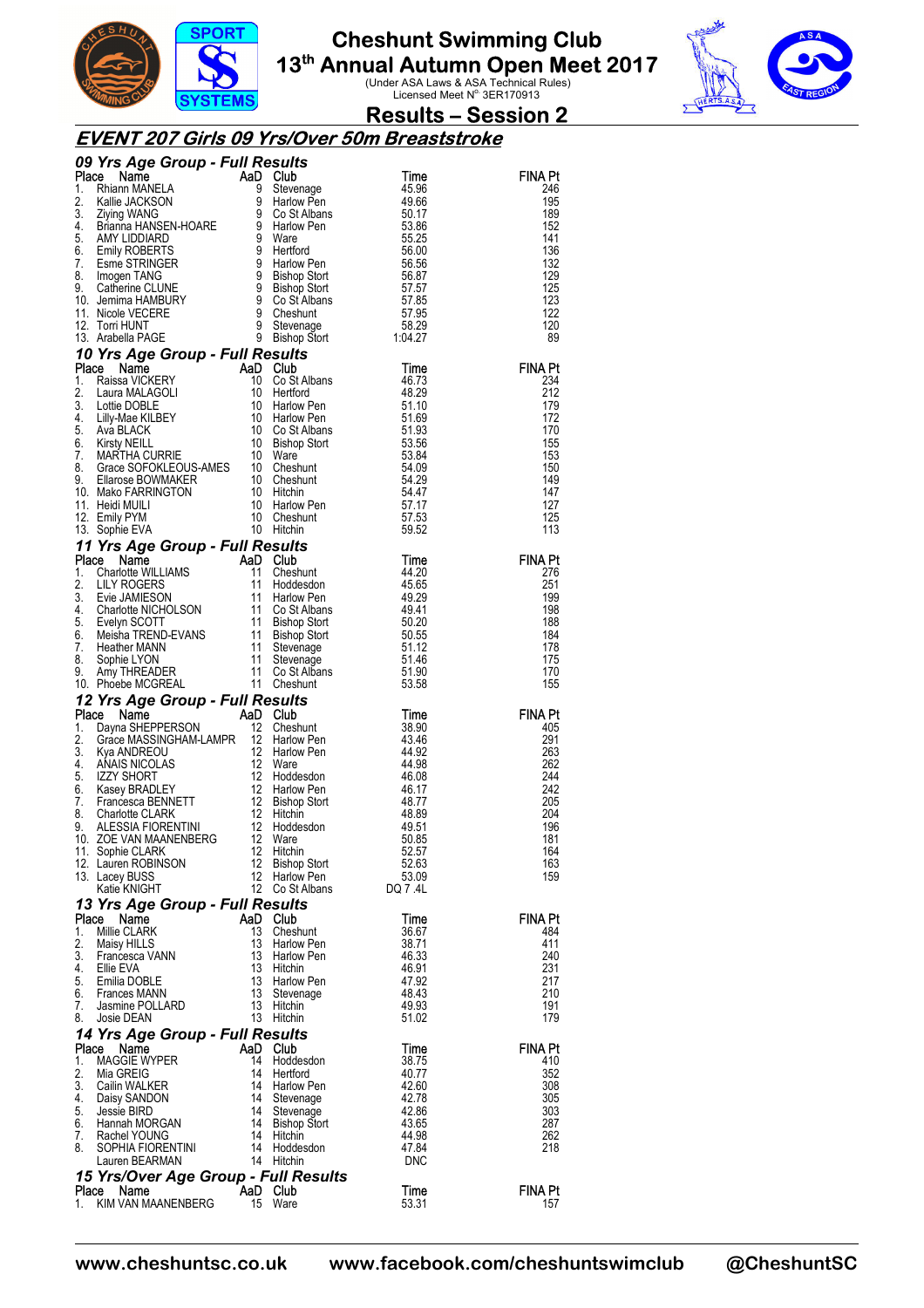



### **Results – Session 2**

#### **EVENT 208 Boys 09 Yrs/Over 50m Breaststroke**

|             | 09 Yrs Age Group - Full Results<br><b>Yrs Age Group - r and Solution Club</b><br>SearchAPLIN 9 Cost Albans<br>Carl GUEVAN 9 Stevenage<br>Daniel WILLIAMS 9 Cheshunt<br>Brandon MACDONALD-WILL 9 Bishop Stort<br>Reau REILLY 9 Bishop Stort<br>The State of Cheshunt<br>The State of     |           |                                                                                        |                                     |                |
|-------------|-----------------------------------------------------------------------------------------------------------------------------------------------------------------------------------------------------------------------------------------------------------------------------------------|-----------|----------------------------------------------------------------------------------------|-------------------------------------|----------------|
| Place       |                                                                                                                                                                                                                                                                                         |           |                                                                                        | Time                                | FINA Pt        |
| 1.          |                                                                                                                                                                                                                                                                                         |           |                                                                                        | 50.88                               | 122            |
| 2.          |                                                                                                                                                                                                                                                                                         |           |                                                                                        | 54.87                               | 97             |
| 3.          |                                                                                                                                                                                                                                                                                         |           |                                                                                        | 56.15<br>1:04.48                    | 90             |
| 4.          |                                                                                                                                                                                                                                                                                         |           |                                                                                        |                                     | 60             |
| 5.          |                                                                                                                                                                                                                                                                                         |           |                                                                                        | 1:04.93                             | 58             |
|             | 10 Yrs Age Group - Full Results                                                                                                                                                                                                                                                         |           |                                                                                        |                                     |                |
|             |                                                                                                                                                                                                                                                                                         |           |                                                                                        | Time                                | <b>FINA Pt</b> |
|             |                                                                                                                                                                                                                                                                                         |           |                                                                                        | 47.76                               | 147            |
|             |                                                                                                                                                                                                                                                                                         |           |                                                                                        | 49.41<br>49.75                      | 133<br>130     |
|             |                                                                                                                                                                                                                                                                                         |           |                                                                                        |                                     | 122            |
|             |                                                                                                                                                                                                                                                                                         |           |                                                                                        | 50.85<br>51.70                      | 116            |
|             |                                                                                                                                                                                                                                                                                         |           |                                                                                        | 53.12                               | 107            |
|             |                                                                                                                                                                                                                                                                                         |           |                                                                                        | 53.82                               | 103            |
|             |                                                                                                                                                                                                                                                                                         |           |                                                                                        | 53.92                               | 102            |
|             |                                                                                                                                                                                                                                                                                         |           |                                                                                        | 54.45                               | 99             |
|             |                                                                                                                                                                                                                                                                                         |           |                                                                                        | 54.72                               | 98             |
|             |                                                                                                                                                                                                                                                                                         |           |                                                                                        |                                     | 96             |
|             |                                                                                                                                                                                                                                                                                         |           |                                                                                        |                                     | 93             |
|             |                                                                                                                                                                                                                                                                                         |           |                                                                                        |                                     | 79             |
|             | <b>10 Yrs Age Group - Full Results<br/> Place Name AaD Club<br/> 1. Igor MORDEJA 10 Cheshunt<br/> 2. William WHITE<br/> 2. William WHITE<br/> 3. Sam SAFAVIZADEH 10 Cheshunt<br/> 4. Benjamin TAGGART 10 Bushey<br/> 5. Jack BLAKE 10 Hertford<br/> 6. Oscar HOL</b>                    |           |                                                                                        | 55.08<br>55.57<br>58.81<br>DQ 7 .1L |                |
|             | 11 Yrs Age Group - Full Results                                                                                                                                                                                                                                                         |           |                                                                                        |                                     |                |
| Place       |                                                                                                                                                                                                                                                                                         |           |                                                                                        | Time                                | FINA Pt        |
| 1.          |                                                                                                                                                                                                                                                                                         |           | Stevenage                                                                              | 38.73                               | 277            |
| 2.          |                                                                                                                                                                                                                                                                                         |           |                                                                                        | 44.67                               | 180            |
| 3.<br>4.    |                                                                                                                                                                                                                                                                                         |           |                                                                                        | 46.12<br>47.21                      | 164<br>152     |
| 5.          |                                                                                                                                                                                                                                                                                         |           |                                                                                        | 53.65                               | 104            |
| 6.          |                                                                                                                                                                                                                                                                                         |           |                                                                                        | 53.78                               | 103            |
| 7.          |                                                                                                                                                                                                                                                                                         |           |                                                                                        | 54.23                               | 100            |
| 8.          |                                                                                                                                                                                                                                                                                         |           |                                                                                        | 55.60                               | 93             |
| 9.          |                                                                                                                                                                                                                                                                                         |           |                                                                                        | 58.15                               | 81             |
|             |                                                                                                                                                                                                                                                                                         |           | 11 Stevenage<br>11 Stevenage<br>11 Bishop Stort<br>11 Harlow Pen<br>11 Harlow Pen<br>5 | DQ 7.1L                             |                |
|             |                                                                                                                                                                                                                                                                                         |           |                                                                                        |                                     |                |
|             |                                                                                                                                                                                                                                                                                         |           |                                                                                        | DQ 7.6L                             |                |
|             | Triangle Company of The MANELA<br>Edition: MANELA HARNESON EGERTON<br>HARNESON EGERTON 11 Stevenage<br>HARNESON EGERTON 11 Ware<br>HARNESON EGERTON 11 Ware<br>OSkar HAMMOND 11 Harlow Pen<br>OSkar HAMMOND 11 Hotel<br>Samuel CARTER 11 Ste<br>12 Yrs Age Group - Full Results         |           |                                                                                        |                                     |                |
|             |                                                                                                                                                                                                                                                                                         |           |                                                                                        | Time                                | FINA Pt        |
|             |                                                                                                                                                                                                                                                                                         |           | Harlow Pen                                                                             | 39.95                               | 252            |
|             |                                                                                                                                                                                                                                                                                         |           |                                                                                        | 43.25                               | 198            |
|             |                                                                                                                                                                                                                                                                                         |           |                                                                                        | 44.40                               | 183            |
|             |                                                                                                                                                                                                                                                                                         |           |                                                                                        | 45.29                               | 173            |
|             |                                                                                                                                                                                                                                                                                         |           |                                                                                        | 46.43                               | 160            |
|             |                                                                                                                                                                                                                                                                                         |           |                                                                                        | 47.02                               | 154            |
|             |                                                                                                                                                                                                                                                                                         |           |                                                                                        | 47.11<br>48.98                      | 153<br>137     |
|             |                                                                                                                                                                                                                                                                                         |           |                                                                                        | 49.85                               | 129            |
|             |                                                                                                                                                                                                                                                                                         |           |                                                                                        | 51.62                               | 117            |
|             |                                                                                                                                                                                                                                                                                         |           |                                                                                        | 51.87                               | 115            |
|             | <b>Place Name AD Club</b><br>1. Ben STRINGER AD Club<br>1. Ben STRINGER 12 Harlow Pen<br>2. DANIEL HARRISON 12 Ware<br>4. William PRESLAND 12 Bushey<br>5. Joe FAGAN 12 Bushey<br>6. James COLEMAN 12 Co St Albans<br>7. Rowan MILLER 12 Hitchin<br><br>13 Yrs Age Group - Full Results |           |                                                                                        |                                     |                |
|             | Place<br>Name                                                                                                                                                                                                                                                                           | AaD       | Club                                                                                   | Time                                | FINA Pt        |
| 1.          | Tyler JACKSON                                                                                                                                                                                                                                                                           | 13        | Harlow Pen                                                                             | 39.16                               | 268            |
| 2.          | Kai HENSON                                                                                                                                                                                                                                                                              | 13        | Harlow Pen                                                                             | 41.23                               | 229            |
| 3.          | Adam HAZLEWOOD                                                                                                                                                                                                                                                                          | 13        | <b>Bishop Stort</b>                                                                    | 43.20                               | 199            |
| 4.          | Benjamin ABRAHAMS                                                                                                                                                                                                                                                                       | 13        | Stevenage                                                                              | 44.61                               | 181            |
| 5.          | <b>Edward PIPE</b>                                                                                                                                                                                                                                                                      | 13        | Hitchin                                                                                | 47.44                               | 150            |
| 6.<br>7.    | Alex SMITH<br>Ciaran WHATMORE                                                                                                                                                                                                                                                           | 13<br>13  | Cheshunt<br>Hertford                                                                   | 47.68<br>48.61                      | 148<br>140     |
|             |                                                                                                                                                                                                                                                                                         |           |                                                                                        |                                     |                |
|             | 14 Yrs Age Group - Full Results                                                                                                                                                                                                                                                         |           |                                                                                        |                                     |                |
| Place<br>1. | Name<br>Alexander MORGAN                                                                                                                                                                                                                                                                | AaD<br>14 | Club                                                                                   | Time                                | FINA Pt<br>272 |
| 2.          | Joseph QUELCH                                                                                                                                                                                                                                                                           | 14        | Bushey<br>Harlow Pen                                                                   | 38.94<br>42.01                      | 217            |
| 3.          | Jack PYM                                                                                                                                                                                                                                                                                | 14        | Cheshunt                                                                               | 43.38                               | 197            |
|             |                                                                                                                                                                                                                                                                                         |           |                                                                                        |                                     |                |
| Place       | 15 Yrs/Over Age Group - Full Results<br>Name                                                                                                                                                                                                                                            | AaD       | Club                                                                                   | Time                                | <b>FINA Pt</b> |
| 1.          | Thomas TOLAND                                                                                                                                                                                                                                                                           | 16        | Co St Albans                                                                           | 34.87                               | 379            |
| 2.          | Joseph ELSEN                                                                                                                                                                                                                                                                            | 16        | <b>Bushey</b>                                                                          | 35.21                               | 368            |
| 3.          | DOMINIC MCCARTHY                                                                                                                                                                                                                                                                        | 15        | Hoddesdon                                                                              | 35.25                               | 367            |
| 4.          | Benjamin COCKS                                                                                                                                                                                                                                                                          | 16        | Hitchin                                                                                | 35.62                               | 356            |
| 5.<br>6.    | Alexandre SUSPIRO<br>Adam BAILEY                                                                                                                                                                                                                                                        | 17<br>16  | <b>Bishop Stort</b><br>Cheshunt                                                        | 39.74<br>42.00                      | 256<br>217     |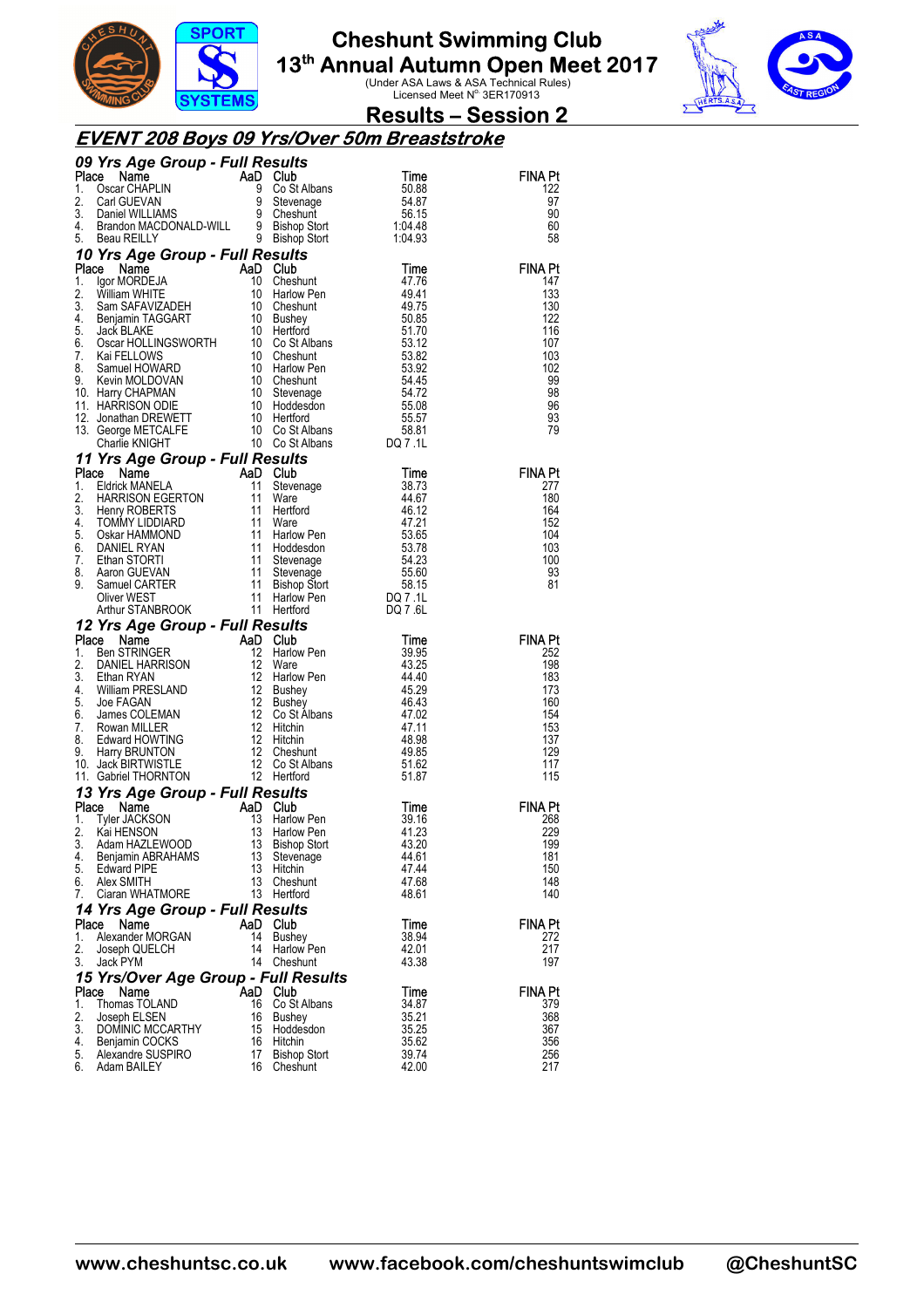



**Results – Session 2** 

#### **EVENT 209 Girls 09 Yrs/Over 100m Freestyle**

|          | 09 Yrs Age Group - Full Results              |             |                                            |                    |                |                |
|----------|----------------------------------------------|-------------|--------------------------------------------|--------------------|----------------|----------------|
| Place    | Name                                         | AaD Club    |                                            | Time               | FINA Pt        | 50             |
| 1.       | Charlotte BRAKENBURY                         |             | 9 Hitchin                                  | 1:29.89            | 181            | 41.72          |
| 2.       | Imogen TANG                                  |             | 9 Bishop Stort                             | 1:34.49            | 156            | 44.58          |
| 3.<br>4. | Brianna HANSEN-HOARE                         |             | 9 Harlow Pen<br>9 Harlow Pen               | 1:36.02<br>1:38.24 | 149<br>139     | 43.12<br>46.29 |
| 5.       | Scarlett JOSLIN<br>Hannah ROBINSON           |             | 9 Bishop Stort                             | 1:40.48            | 130            | 45.96          |
| 6.       | Torri HUNT                                   |             | 9 Stevenage                                | 1:48.67            | 102            | 49.98          |
| 7.       | Arabella PAGE                                |             | 9 Bishop Stort                             | 2:12.55            | 56             | 1:02.81        |
|          | 10 Yrs Age Group - Full Results              |             |                                            |                    |                |                |
| Place    | Name                                         | AaD Club    |                                            | Time               | <b>FINA Pt</b> | 50             |
| 1.       | Raissa VICKERY                               | 10          | Co St Albans                               | 1:19.41            | 263            | 37.73          |
| 2.       | Lottie DOBLE                                 | 10          | Harlow Pen                                 | 1:23.22            | 228            | 40.88          |
| 3.       | Lilly-Mae KILBEY                             |             | 10 Harlow Pen                              | 1:23.67            | 225            | 39.43          |
| 4.       | Laura MALAGOLI                               | 10 Hertford |                                            | 1:24.50            | 218            | 40.24          |
| 5.       | Ellie MITCHINSON                             |             | 10 Stevenage                               | 1:26.94            | 200            | 41.60          |
| 6.<br>7. | <b>Isobel MATFIELD</b><br>Emma FIELDS        | 10 Hitchin  | 10 Bishop Stort                            | 1:27.33<br>1:29.04 | 198<br>186     | 41.71<br>42.83 |
| 8.       | Aine DUNWOODIE                               |             | 10 Co St Albans                            | 1:29.49            | 184            | 42.38          |
| 9.       | Ellen MILLAR-BOND                            |             | 10 Bishop Stort                            | 1:30.51            | 177            | 42.66          |
|          | 10. Autumn SHINE                             |             | 10 Harlow Pen                              | 1:33.61            | 160            | 42.99          |
|          | 11. Kirsty NEILL                             |             | 10 Bishop Stort                            | 1:33.81            | 159            | 44.37          |
|          | 12. Emily PYM                                |             | 10 Cheshunt                                | 1:37.35            | 143            | 45.88          |
|          | 13. Ljiljana RAVEN                           |             | 10 Harlow Pen                              | 1:42.56            | 122            | 47.81          |
|          | 14. Sophie EVA                               | 10 Hitchin  |                                            | 1:52.38            | 92             | 51.27          |
|          | 11 Yrs Age Group - Full Results              |             |                                            |                    |                |                |
| Place    | Name                                         | AaD Club    |                                            | Time               | <b>FINA Pt</b> | 50             |
| 1.       | Charlotte WILLIAMS                           | 11          | Cheshunt                                   | 1:16.58            | 293            | 35.92          |
| 2.       | Heather MANN                                 | 11          | Stevenage                                  | 1:18.56            | 272            | 38.91          |
| 3.       | Elizabeth STANDEN                            | 11          | Co St Albans                               | 1:21.27            | 245<br>244     | 39.43          |
| 4.<br>5. | Misty EREN<br>Charlotte NICHOLSON            | 11          | Harlow Pen<br>11 Co St Albans              | 1:21.38<br>1:23.22 | 228            | 39.60<br>39.41 |
| 6.       | Amy PINCKNEY                                 |             | 11 Bishop Stort                            | 1:24.38            | 219            | 40.42          |
| 7.       | Meisha TREND-EVANS                           |             | 11 Bishop Stort                            | 1:24.46            | 219            | 39.38          |
| 8.       | Jessica FIELDS                               |             | 11 Bishop Stort                            | 1:26.06            | 207            | 40.86          |
| 9.       | Grace MASON                                  |             | 11 Bishop Stort                            | 1:27.89            | 194            | 42.17          |
|          |                                              |             |                                            |                    |                |                |
|          | 10. Phoebe SANDON                            | 11          | Stevenage                                  | 1:30.88            | 175            | 43.86          |
|          | 11. Evelyn SCOTT                             |             | 11 Bishop Stort                            | 1:35.80            | 150            | 43.89          |
|          | 12. Fresia RADZI-GOLDSMITH                   |             | 11 Cheshunt                                | 1:35.95            | 149            | 44.94          |
|          | 13. Kayley LUHMAN                            |             | 11 Stevenage                               | 1:36.72            | 145            | 46.18          |
|          | 12 Yrs Age Group - Full Results              |             |                                            |                    |                |                |
| Place    | Name                                         | AaD Club    |                                            | Time               | <b>FINA Pt</b> | 50             |
| 1.       | Phoebe WHITE                                 | 12          | Harlow Pen                                 | 1:07.58            | 427            | 32.27          |
| 2.       | <b>BELLA PARKUS</b>                          | 12          | Hoddesdon                                  | 1:11.47            | 361            | 33.94          |
| 3.       | Jessica COLEMAN                              | 12          | Stevenage                                  | 1:13.52            | 332            | 35.83          |
| 4.<br>5. | Grace MASSINGHAM-LAMPR<br><b>IZZY SHORT</b>  | 12<br>12    | Harlow Pen                                 | 1:14.68<br>1:17.26 | 316            | 36.01          |
| 6.       | Aoife JAMES                                  | 12          | Hoddesdon<br><b>Bishop Stort</b>           | 1:18.15            | 286<br>276     | 36.94<br>37.36 |
| 7.       | Chloe MARTIN                                 |             | 12 Harlow Pen                              | 1:18.58            | 271            | 38.89          |
| 8.       | Sophie CLARK                                 | 12          | Hitchin                                    | 1:19.20            | 265            | 36.87          |
| 9.       | Chloe LONGHURST                              | 12          | Stevenage                                  | 1:19.39            | 263            | 38.91          |
|          | 10. Charlotte CLARK                          | 12          | Hitchin                                    | 1:20.54            | 252            | 38.08          |
|          | 11. Minnie SAVAGE                            | 12          | Bishop Stort                               | 1:21.42            | 244            | 39.91          |
|          | 12. Emily REED                               | 12          | <b>Bishop Stort</b>                        | 1:22.92            | 231            | 38.95          |
|          | 13. Lauren ROBINSON<br>14. Francesca BENNETT | 12<br>12    | <b>Bishop Stort</b>                        | 1:24.41            | 219            | 40.12          |
|          | 15. Sofia READ                               | 12          | <b>Bishop Stort</b><br><b>Bishop Stort</b> | 1:25.05<br>1:25.39 | 214<br>211     | 40.77<br>40.62 |
|          | 16. ZOE VAN MAANENBERG                       | 12          | Ware                                       | 1:26.30            | 205            | 41.23          |
|          | 17. Lylia RADZI-GOLDSMITH                    |             | 12 Cheshunt                                | 1:26.34            | 205            | 39.79          |
|          | 13 Yrs Age Group - Full Results              |             |                                            |                    |                |                |
| Place    | Name                                         | AaD Club    |                                            | Time               | <b>FINA Pt</b> | 50             |
| 1.       | <b>CATHERINE RYAN</b>                        | 13          | Hoddesdon                                  | 1:08.93            | 402            | 32.90          |
| 2.       | Aimee WILLIAMS                               | 13          | Cheshunt                                   | 1:09.45            | 393            | 33.05          |
| 3.       | Abbygaelle CORNILLET                         | 13          | Harlow Pen                                 | 1:11.61            | 359            | 34.90          |
| 4.       | Jemima SAMOLS                                | 13          | Co St Albans                               | 1:14.18            | 323            | 34.96          |
| 5.       | Ellie EVA                                    | 13 Hitchin  |                                            | 1:16.30            | 297            | 36.56          |
| 6.<br>7. | Rosie BATT<br>Abbie LUHMAN                   | 13<br>13    | Cheshunt                                   | 1:16.51            | 294<br>291     | 36.40          |
| 8.       | Francesca VANN                               | 13          | Stevenage<br>Harlow Pen                    | 1:16.76<br>1:16.81 | 291            | 37.30<br>36.95 |
| 9.       | <b>Frances MANN</b>                          | 13          | Stevenage                                  | 1:18.15            | 276            | 37.84          |
|          | 10. Jasmine POLLARD                          | 13          | Hitchin                                    | 1:19.15            | 266            | 38.77          |
|          | 11. Evie BROWN                               | 13          | Cheshunt                                   | 1:20.10            | 256            | 38.56          |
|          | 12. Josie DEAN<br>LUCY HINKS                 | 13<br>13    | Hitchin<br>Hoddesdon                       | 1:22.80<br>DNC     | 232            | 39.44          |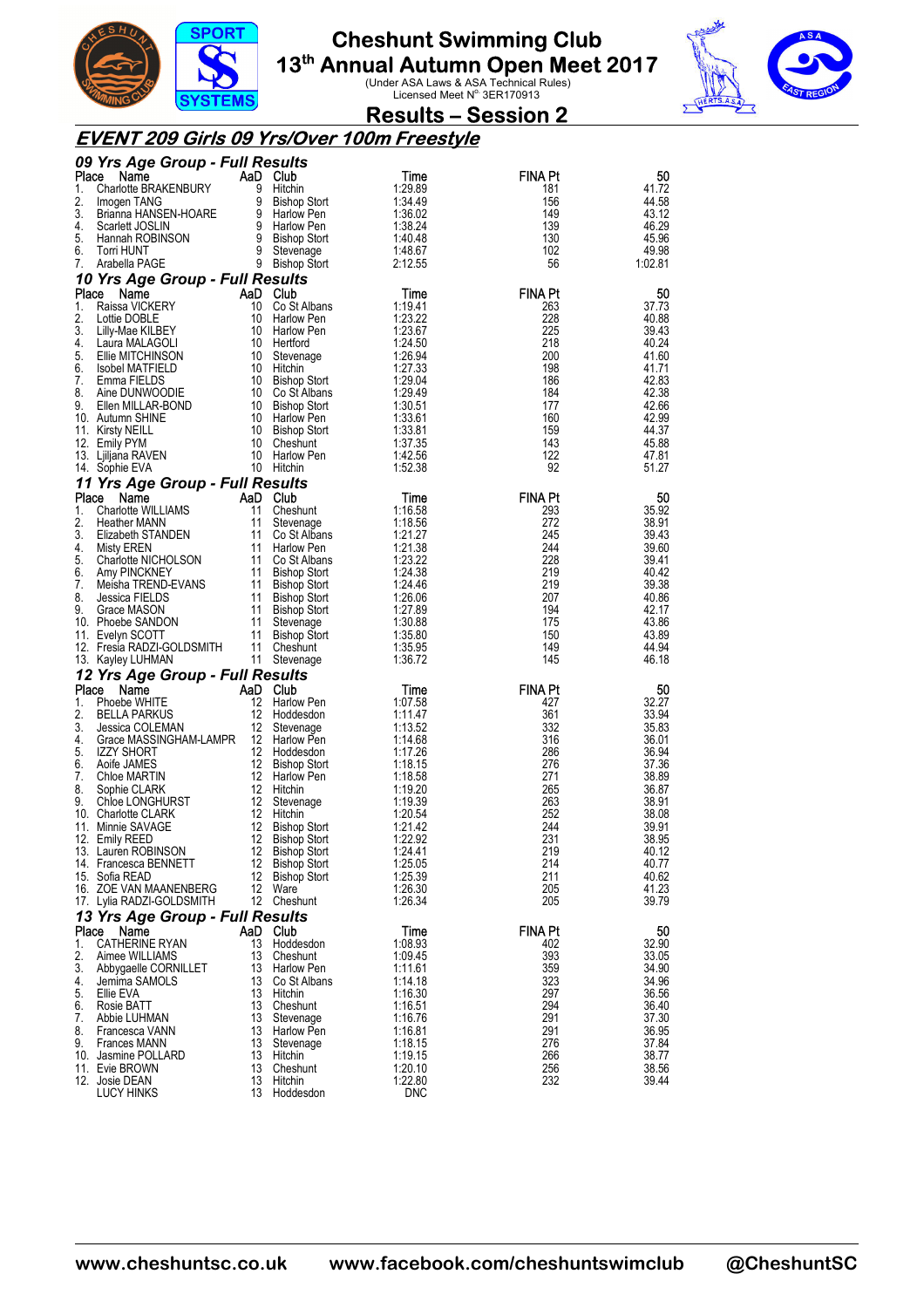

# **Cheshunt Swimming Club**

**13<sup>th</sup> Annual Autumn Open Meet 2017**<br>Under ASA Laws & ASA Technical Rules)<br>Licensed Meet N<sup>o.</sup> 3ER170913



| שווויש<br><b>9191EM9</b>                                                                                                                                                                                             |                                                     |                                                                                                      |                                                                                                 | <b>Results – Session 2</b>                                      |                                                                   |  |
|----------------------------------------------------------------------------------------------------------------------------------------------------------------------------------------------------------------------|-----------------------------------------------------|------------------------------------------------------------------------------------------------------|-------------------------------------------------------------------------------------------------|-----------------------------------------------------------------|-------------------------------------------------------------------|--|
| 14 Yrs Age Group - Full Results<br>Name<br>Place<br>Rachel YOUNG<br>Zoe MACDONALD<br>Jessica PRESLAND<br>3.<br>Mia GREIG<br>4.<br>Cailin WALKER<br>5.<br>SOPHIA FIORENTINI<br>6.<br>Shauna PITCHER<br>Lauren BEARMAN | AaD<br>14<br>14<br>14<br>14<br>14<br>14<br>14<br>14 | Club<br>Hitchin<br>Hitchin<br>Bushey<br>Hertford<br>Harlow Pen<br>Hoddesdon<br>Harlow Pen<br>Hitchin | Time<br>1:08.39<br>1:08.47<br>1:10.45<br>1:13.41<br>1:15.95<br>1:20.65<br>1:21.04<br><b>DNC</b> | <b>FINA Pt</b><br>412<br>411<br>377<br>333<br>301<br>251<br>247 | 50<br>33.01<br>32.81<br>33.86<br>35.10<br>36.49<br>37.74<br>38.02 |  |
| Hannah MORGAN                                                                                                                                                                                                        | 14                                                  | <b>Bishop Stort</b>                                                                                  | <b>DNC</b>                                                                                      |                                                                 |                                                                   |  |
| 15 Yrs/Over Age Group - Full Results<br>Place<br>Name<br><b>Clementine BUTLER BROW</b><br>Tegan WOLLASTON<br>2.<br>3.<br><b>Emily PRESLAND</b><br>Megan POPE<br>4.                                                   | AaD<br>15<br>18<br>15<br>16                         | Club<br><b>Camden Swiss</b><br>Cheshunt<br>Bushey<br>Cheshunt                                        | Time<br>1:05.74<br>1:05.88<br>1:07.94<br>1:09.77                                                | <b>FINA Pt</b><br>464<br>461<br>420<br>388                      | 50<br>31.88<br>32.51<br>32.72<br>33.23                            |  |
| KIM VAN MAANENBERG<br>5.                                                                                                                                                                                             | 15                                                  | Ware                                                                                                 | 1:24.34                                                                                         | 219                                                             | 40.15                                                             |  |

**www.cheshuntsc.co.uk www.facebook.com/cheshuntswimclub @CheshuntSC**